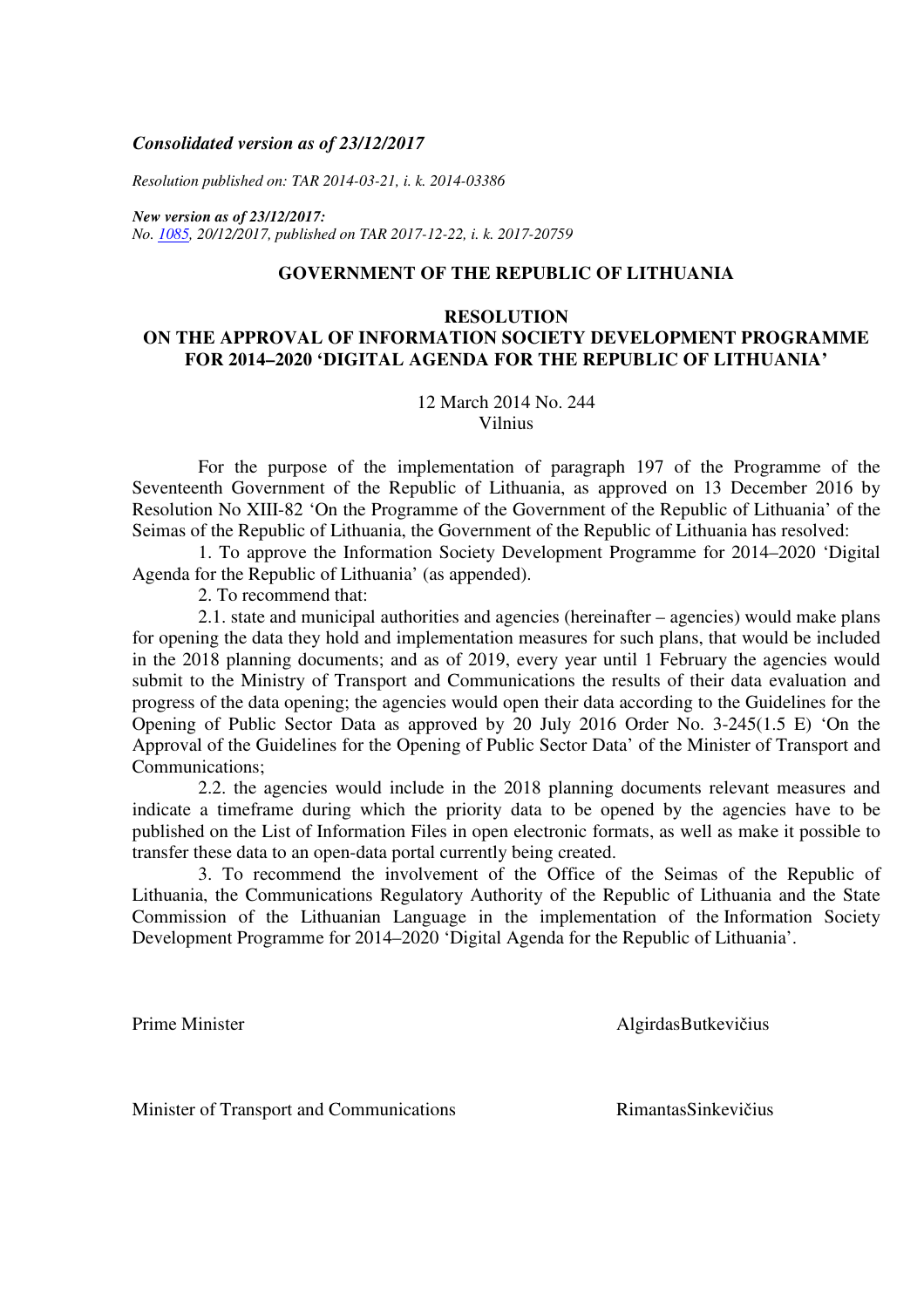## APPROVED

by Resolution No 244 of 12 March 2014 of the Government of the Republic of Lithuania (as amended by Resolution No 1085 of 20 December 2017 of the Government of the Republic of Lithuania)

## **INFORMATION SOCIETY DEVELOPMENT PROGRAMME FOR 2014–2020 'DIGITAL AGENDA FOR THE REPUBLIC OF LITHUANIA'**

## **CHAPTER I GENERAL**

1. The Information Society Development Programme for 2014-2019 'Digital Agenda for the Republic of Lithuania' (hereinafter referred to as the Programme) has been drafted in consideration of the fact that the information society development is a dynamic and rapidly changing process affecting numerous areas of public life and different sectors of the national economy. Successful implementation of the Programme will contribute to the sustainable development of the information society.

2. The purpose of the Programme is to define the goals and objectives of the information society development with a view to maximising the economic advantages provided by information and communication technologies (hereinafter referred to as the ICT), primarily the Internet as a very important tool for economic, social and cultural activities, enabling the circulation of advanced electronic services, work, access to entertainment, social interaction and free expression of opinion.

3. The Programme has been drafted in compliance with the Communication from the European Commission of 26 August 2010 to the European Parliament, the Council, the European Economic and Social Committee and the Committee of the Regions 'A Digital Agenda for Europe' (COM (2010) 245 final/2) (hereinafter referred to as the Digital Agenda for Europe), as well as the Communication from the Commission of 18 December 2012 to the European Parliament, the Council, the European Economic and Social Committee and the Committee of the Regions 'A Digital Agenda for Europe – Driving European Growth Digitally' (COM (2012) 784 final), the Communication from the Commission of 6 May 2015 to the European Parliament, the Council, the European Economic and Social Committee and the Committee of the Regions 'A Digital Single Market Strategy for Europe' (COM (2015) 192 final), the Communication from the Commission of 10 May 2017 to the European Parliament, the Council, the European Economic and Social Committee and the Committee of the Regions 'On the Mid-Term Review on the implementation of the Digital Single Market Strategy – A Connected Digital Single Market for All' (SWD(2017) 155 final), the Communication from the Commission of 10 June 2016 to the European Parliament, the Council, the European Economic and Social Committee and the Committee of the Regions 'A New Skills Agenda For Europe' (COM(2016) 381 final), the Council Recommendation of 19 December 2016 'On Upskilling Pathways: New Opportunities for Adults' (2016/C 484/01), OECD (2014) *Recommendation of the Council on Digital Government Strategies*), the Public Governance Improvement Programme for 2012-2020 approved by Resolution No 171 of the Government of the Republic of Lithuania of 7 February 2012 'On Public Governance Improvement Programme for 2012-2020', and Priority Areas of Research and (Socio-Cultural) Development and Innovations (Smart Specialisation), approved by Resolution No 951 of the Government of the Republic of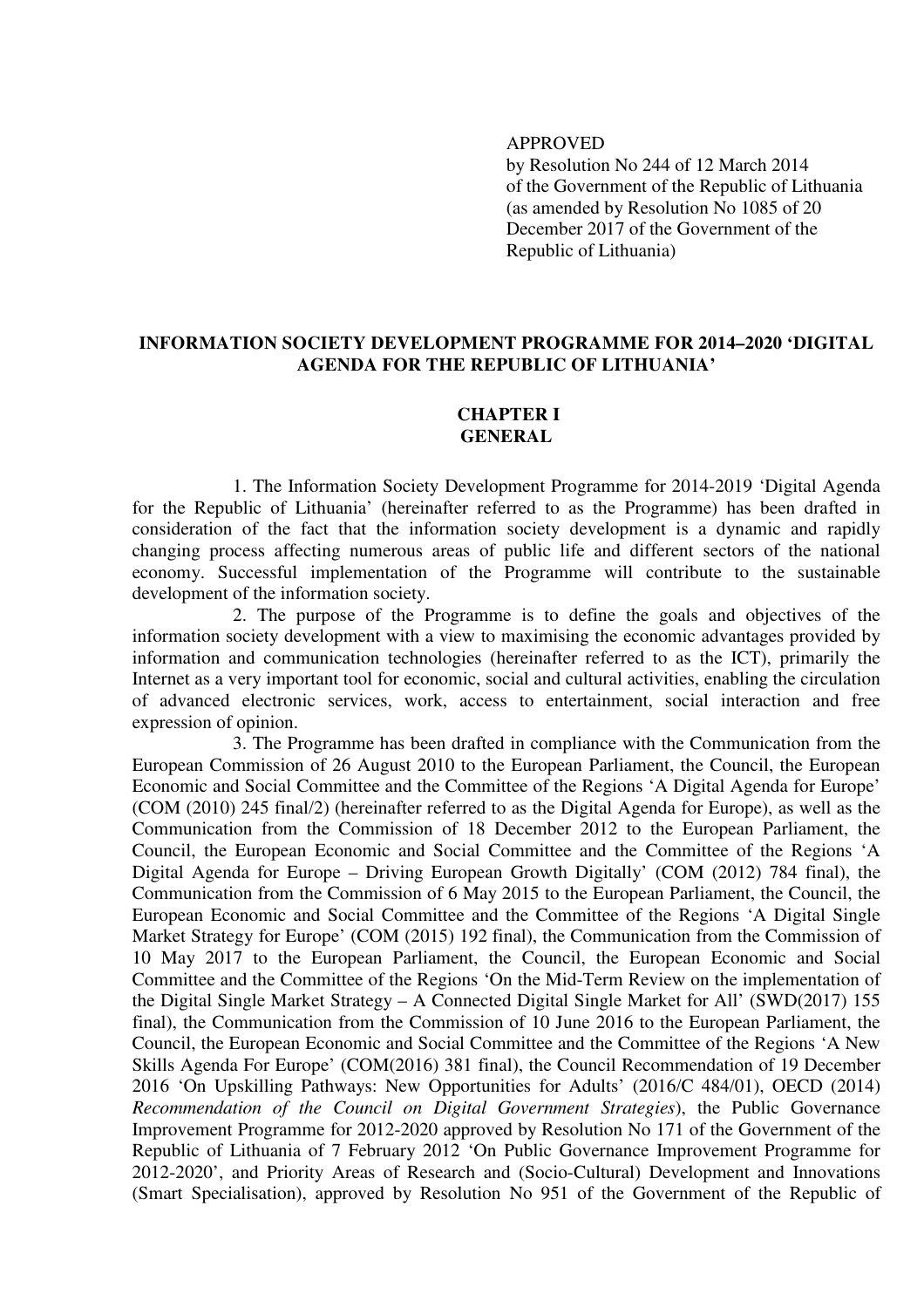Lithuania of 14 October 2013 'On the Approval of Priority Areas of Research and Development (Socio-Cultural) and Innovations (Smart Specialisation)' – and in pursuance of the goals set forth therewith. It also has regard to the Communication from the European Commission of 3 March 2010 'A Strategy for Smart, Sustainable and Inclusive Growth' (COM (2010) 2020 final), and the National Progress Programme for 2014–2020 approved by Resolution No 1482 of the Government of the Republic of Lithuania of 28 November 2012 'Concerning Approval of the National Progress Programme for 2014–2020'.

4. Information society in the Programme is understood as open, educated and lifelonglearning society, whose members make an effective use of ICTs in all areas of activities.

5. An electronic service in the Programme is understood as an on-line service delivered through various ICT tools (such as computers, mobile phones, interactive digital television, etc.), comprising all steps from service origination to the achievement of the target result.

6. A composite electronic service in the Programme is understood as a service combined of several electronic services for the population or businesses intended o meet end-user's needs for a specific life or business event.

7. Smart electronic services in the Programme are understood as electronic services which, according to the features to be pursued by the institutions that create and provide those services, are classified as follows: composite, autonomous, corresponding to the consumer suitability requirements, also services based on the reorganization of service delivery process, on automated collection of service recipient information or other data, on application of innovative technological solutions, services accessible through a variety of ICT tools and equipment, provided solely in an electronic format, accessible through a centralized access point, and available across the European Union (hereinafter referred to as the EU).

8. Open data in the Programme are understood as defined in the Guidelines for the Opening of Public Sector Data as approved by 20 July 2016 Order No 3-245(1.5 E) 'On the Approval of the Guidelines for the Opening of Public Sector Data' of the Minister of Transport and Communications (hereinafter referred to as the Guidelines for the Opening of Public Sector Data).

## **CHAPTER II PROGRAMME GOALS AND OBJECTIVES**

9. The strategic goal of the Programme is, through the use of the opportunities created by ICT, to improve the quality of life for the Lithuanian population (hereinafter referred to as Lithuania), increase the efficiency of companies and by the year 2020 to achieve that at least 85 percent of the Lithuanian population are Internet users , and 95 percent of the companies use highspeed Internet.

10. In order to implement the strategic goal of the Programme, six main implementation goals were identified (listed in items 11–16) along with objectives to achieve them.

11. The first goal of the Programme is to reduce the digital divideof Lithuanian people by encouraging them to gain more knowledge and skills required for safe, resourceful and beneficial use of the ICT.

There are still certain target groups of the Lithuanian population that do not use or rarely use modern digital tools and the Internet in their daily lives. Many Lithuanians use the Internet on a daily basis for tax reporting, banking services, searching for professional information or entertaining content. In order to be able to carry out daily tasks online, everyone has to constantly improve his/her digital skills. The groups of the population to whom most attention should be paid include:

-Senior population; in 2016, only 26.3% of the population aged 65-74 used a computer, 26.1% used the Internet (in 2016, on average 47% of EU population of the same age group used computers and  $51\%$  – the Internet);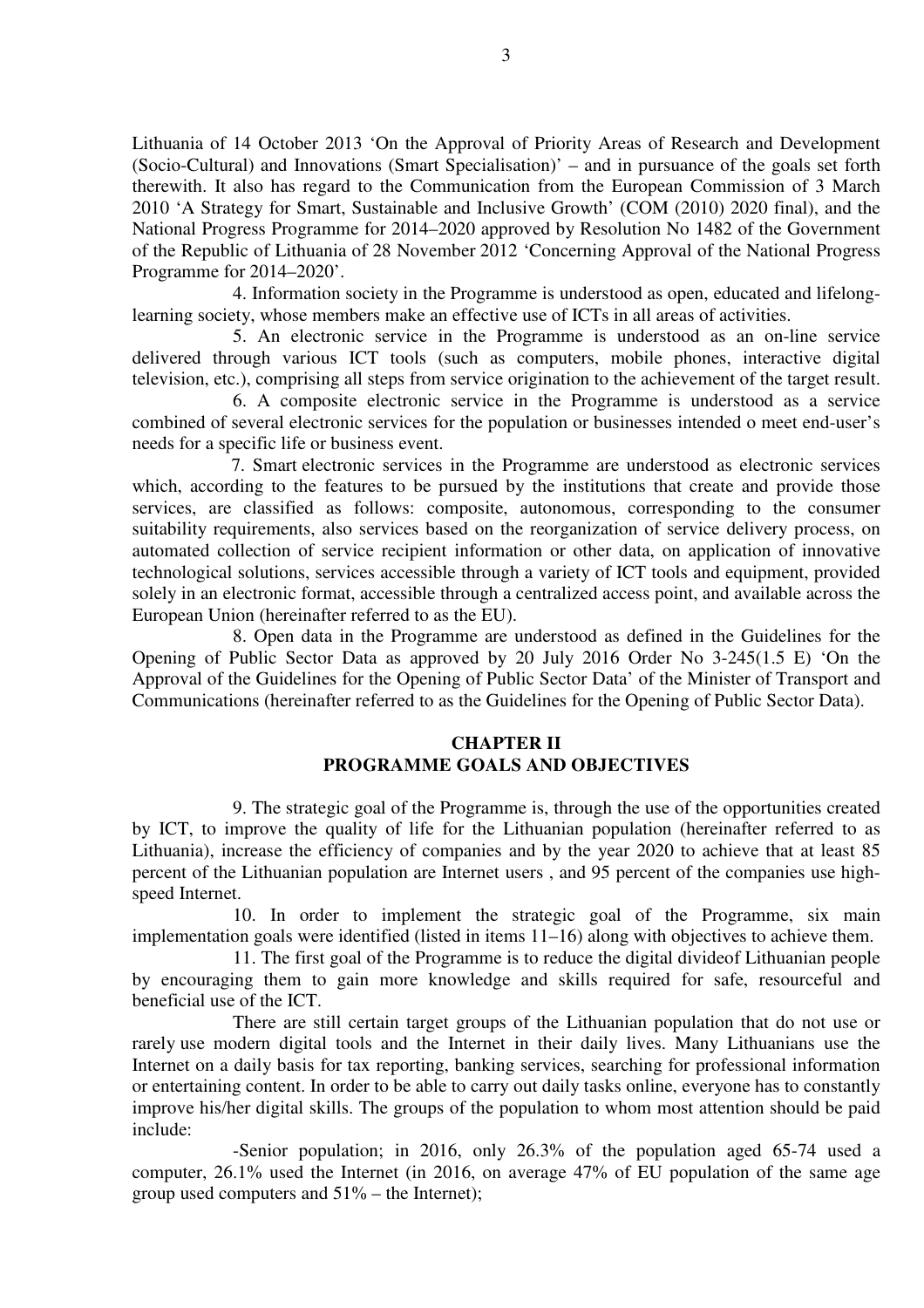-Low-income population; more than three quarters of the country's population use the Internet but more often they are high-income population living in the largest cities of the country;

-The disabled; special ICT equipment for the disabled is more costly than regular equipment; moreover, the information provided on the web does not always meet special standards of accessibility for people with disabilities; although Lithuania has legislation in place ensuring adaptability of the information environment in order to enhance social integration of the disabled through the use of ICT, the involvement of this social group in the information society has been a challenge;

-Labour market participants; technologies are developing so quickly that the employees do not acquire required skills in time, therefore a lack of highly skilled workers is felt; in Lithuania only 52 percent of the population are digitally literate (by this metric, Lithuania ranked 20th in the EU in 2016); in order to encourage the use of e-services, the service users, providers and employees have to possess sufficient digital knowledge and skills; labour market participants need to regularly improve their ICT qualification to have basic and other ICT-related skills and knowledge of, e.g., data analysis, project management, online collaboration tools;

-Teachers; in order for the children to acquire and improve digital skills, it is necessary to improve the qualification of teachers; according to the study conducted in 2016 by the Directorate-General for Communications Networks, Content and Technology of the European Commission, only 25 percent of EU students are taught by teachers with adequate qualifications;

-Rural residents; quite a few Lithuanian residents experience regional divide (as a result, up to 33 percent of residents do not receive full package of public services), therefore the option to use ICT would help to reduce the difference of life quality in urban and rural areas; according to the data of Eurostat, the statistical office of the European Union (hereinafter referred to as Eurostat), in 2016 there were two times fewer rural residents with higher than basic digital skills as compared to urban residents, therefore special attention should be paid to the acquisition and improvement of the rural resident's digital skills;

-Youth not in employment, education or training (NEET); according to the data of the Statistics Lithuania (hereinafter referred to as the Statistics Lithuania), in 2016 the level of youth (aged 15-24) unemployment in the country was 14.5 percent (according to Eurostat, the average unemployment of youth aged up to 25 in the EU was 17.7 percent).

Since technologies develop so quickly, the digital literacy skills have to be constantly renewed both formally and informally. The EU Council prepared recommendations for member states, advising them to reach the minimum required adult skill level and to structure the constant improvement of adult skills in three phases: skills evaluation, learning under a specially adapted, flexible and high-quality programme, and validation and recognition (certification) of acquired skills according to a digital competence framework for citizens drafted by the European Commission. There has been a growing number of important activities carried out online but not everyone knows how to use the Internet in a safe manner, paying too little attention to the protection of their privacy, data, legitimate interests and online security. The data of the study on the use eservices, conducted by the Information Society Development Committee under the Ministry of Transport and Communications (hereinafter referred to as the IVPK) in 2016, show that 38 percent of the Internet users feel secure but the issue of online security remains very important.

According to Eurostat data, in 2015 only 38 percent of Lithuanian residents knew about the key threats to the safety of personal information (EU average was 53 percent). The Lithuanian population more and more often suffers from various cyber violations the amount of which is constantly increasing. In 2016, 72 percent of the respondents experienced the effect of computer viruses (in 2014 they affected 69 percent), 68 percent received unsolicited emails (in 2014 they were received by 53 percent). According to the data of the Lithuanian National Computer Emergency Response Team (hereinafter referred to as CERT-LT), between 2010 and 2016 the number of notifications about cyber incidents grew almost fivefold (from 10 thousand to 49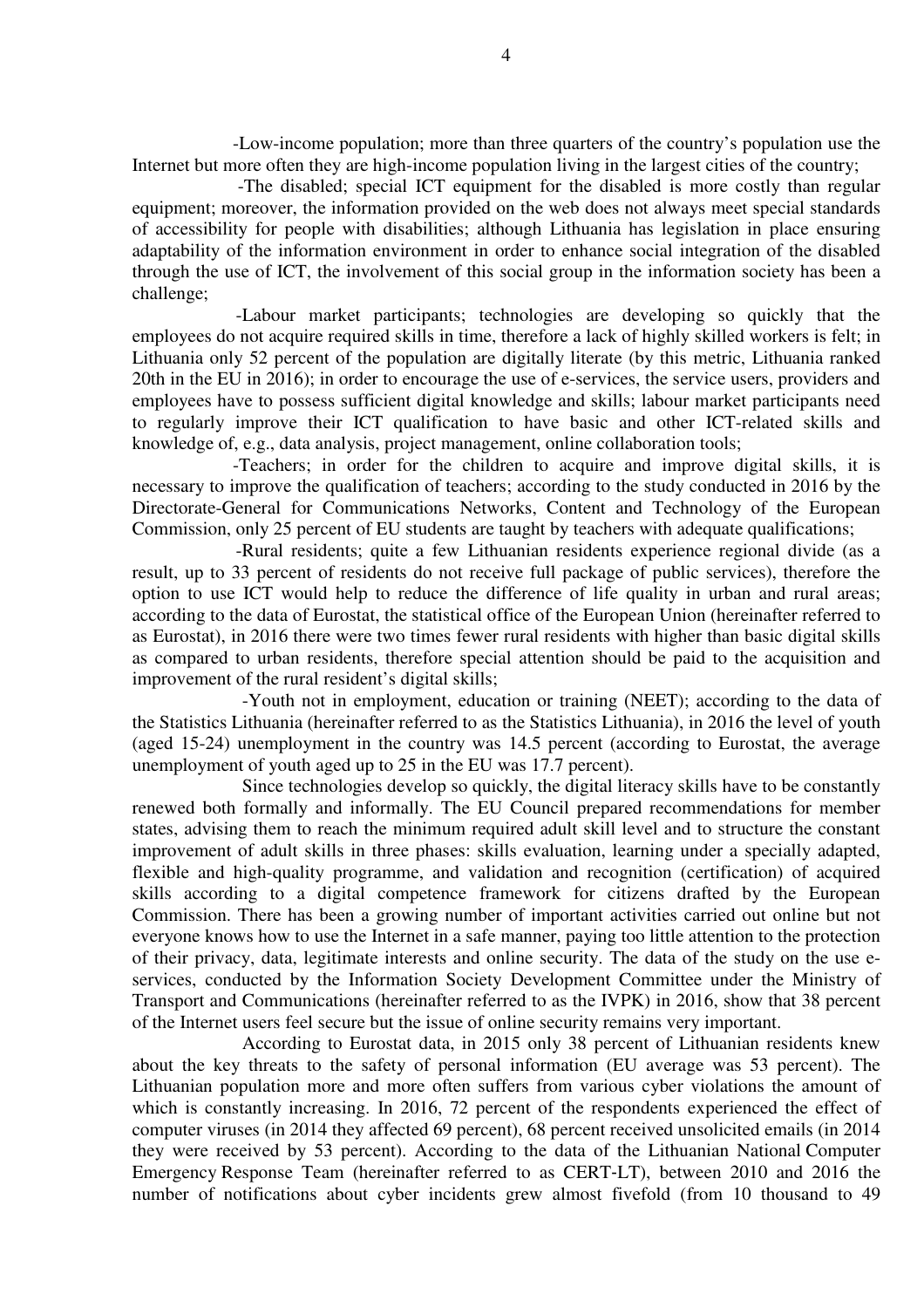thousand). Most of the notifications are related to security gaps of the equipment owned by natural persons. The CERT-LT reports that in the future this problem will only grow because more and more devices are used domestically that are connected to the Internet. The Lithuanian web users lack the abilities to safely use the Internet: the people do not know how to use and therefore do not use antivirus applications in their devices (including smart phones) as well as applications that protect against hacking, they do not understand their function, there is a lack of awareness of the threats to the security of personal information. Since new threats constantly emerge in the electronic space, the Lithuanian population has to be constantly educated about secure and responsible use of digital tools and e-services.

In 2016, the ICT sector lacked 3183 specialists of this field, i.e. more than one quarter (27.3 percent) of the ICT specialists. Experts forecast that in the next three years there will be a lack of 7922 in the ICT sector. 93 percent of the companies that participated in this study plan to expand and to hire more ICT specialists in the next 3 years. In order to improve the vocational training of the ICT specialists, more students need to be attracted to the ICT-related studies, the society must have a better understanding of the variety of ICT specialisations, special attention should be paid to attract more women to this sector. Women most often relate the ICT speciality with coding or network administration and this is related to the lack of information. According to the Infobalt association, in 2016 women made up around 20 percent of the employees in the ICT sector.

Participation in the life-long learning process should be made available to all the Lithuanian people, enabling them to constantly improve their qualifications in the most suitable way, by applying methods that meet the needs of a digital society, for instance, distance or mixedtype learning, open online courses, online skills evaluation tools and other ways of life-long learning. In 2017, *DigComp 2.1 Digital Competence Framework for Citizens*, a report of the Joint Research Centre and the European Commission, defines the levels of digital skills of citizens and provides examples of their applications.

According to the data of Statistics Lithuania, in 2016 only 18 percent of the Lithuanian population used the Internet for learning purposes, out of them, 10 percent communicated with teachers or other students online; 13.7 percent used learning material directly on the Internet, e.g. audio or video material, learning software, e-manuals; 6.6 percent learned online, participated in remote studies. In order to solve issues related to online learning, solutions are required on the national level, that would help to improve the skills of teachers and ensure the development of the infrastructure.

The implementation of various projects and initiatives has resulted in a number of digital learning content tools and instruments but there is still a lack of a single e-learning system that would provide information about e-learning opportunities offered by various institutions in an acceptable format for different age learners.

There is a lack of accessible high-quality learning content. Furthermore, existing infrastructure is used inefficiently and is not regularly upgraded so that the people could have access to the latest ICT tools.

11.1. Goal No. 1 of the Programme shall be achieved by implementing the following objectives:

11.1.1. Objective 1 – to enable the target groups of the Lithuanian population that until now for different reasons have not used or barely used modern digital tools and the Internet to gain the necessary digital skills and apply them in various fields, also involving local communities into these activities.

11.1.2. Objective 2 – to encourage the Lithuanian population to regularly update their ICT knowledge and digital skills, to securely and purposefully use the possibilities provided by the Internet.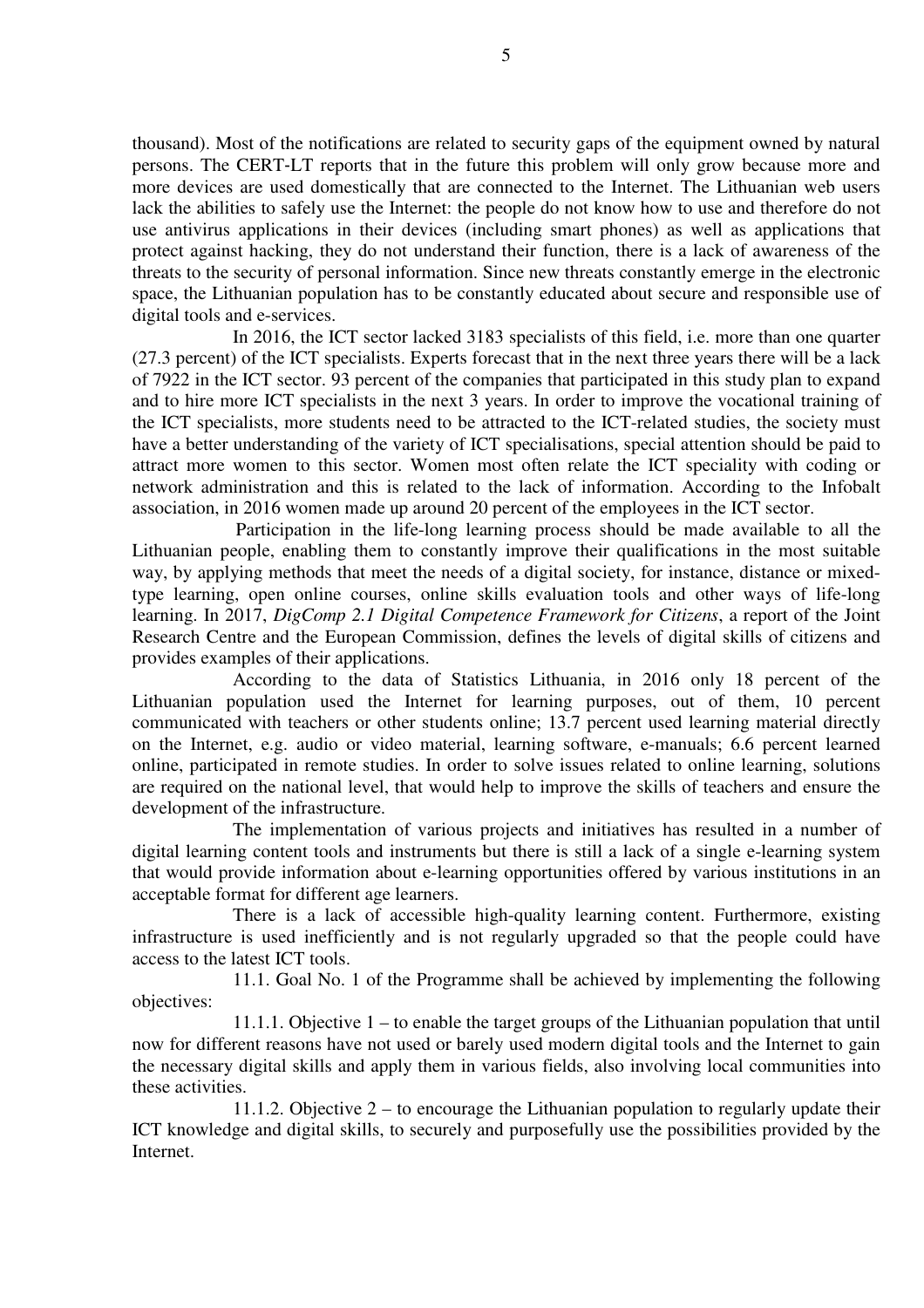11.1.3. Objective 3 – make the society aware of the diversity of ICT professions and encourage the citizens to choose ICT-related professions, studies and informal education programmes.

11.1.4. Objective 4 – provide more favourable conditions for teaching and learning, based on modern ICT, ensuring that the Lithuanian population has the possibility to be involved in life-long learning process online.

12. Goal No. 2 of the Programme is to develop secure, advanced public and administrative electronic services convenient to the population and businesses, and encourage their use.

The number of public and administrative services brought online has been rapidly growing in Lithuania, so has the number of their users. According to the Statistics Lithuania, in 2016 e-services were used by all Lithuanian companies and 45 percent of the population.

The majority of the public and administrative electronic services are composite services but public authorities and agencies that provide those services not always take into consideration the needs of the population.

In order to improve the quality and security of electronic services and make them more appealing for the population and businesses, the priority will given to the development and improvement of secure and advanced composite services provided across the EU and only electronically, shared IT solutions, platform solutions, e-service portals.

The Methodology for the Development of Composite Electronic Services approved by the Minister of Transport and Communication of the Republic of Lithuania by Order No. 3-416(1.5 E) of 7 October 2015 'On the Approval of Methodology Documents' establishes that composite services must be developed according to certain life events of the recipient of the service, integrating services provided by different authorities so that the recipient of the service could receive all relevant information and could order required services in one place.

Key priority in developing these services is user friendliness. This means that it is necessary to take into account the changing needs of the user, to ensure that required service is easy to find online and access using various ICT equipment (PC or tablet, smart phone, digital interactive TV etc.) and tools (e.g., mobile app), to ensure a quick and comprehensive fulfilment of the needs of the service user irrespective of the number of authorities and procedures involved in providing that particular service.

There is a lack of good-quality health-related e-services and ICT products suited to patients. In order to provide modern electronic services to the people, to make it possible to collect accurate, comprehensive electronic data of patients, it is important to implement ICT in the health care system. Studies show that health-related e-services are among the most important to the Lithuanian population (according to a 2016 survey, health-related e-services were used by 16 percent of the population). People move within the EU, therefore it is necessary to ensure the exchange of accurate and reliable health data not only among national health care authorities but also on an international level. Health care institutions are developing electronic health records, electronic prescription, telemedicine and other major electronic health systems.

For the moment, Lithuania does not have well-developed solutions for open and inclusive dialogue between public authorities and the population, which hinders opportunities for the people to actively and effectively participate in the public decision-making by having online access to detailed information of interest, offering comments and proposals, evaluating solutions and participating in discussions. It is necessary to encourage citizens to participate in democratic decision-making processes in the digital space. In 2016, the citizens gave proposals for and comments on only 7 percent of the draft legislation published in the legislation information system of the Seimas of the Republic of Lithuania. Innovative ICT solutions are becoming an important tool for involving citizens in political activities and public governance, and promoting openness and responsibility within public authorities. This is one of key conditions helping people to actively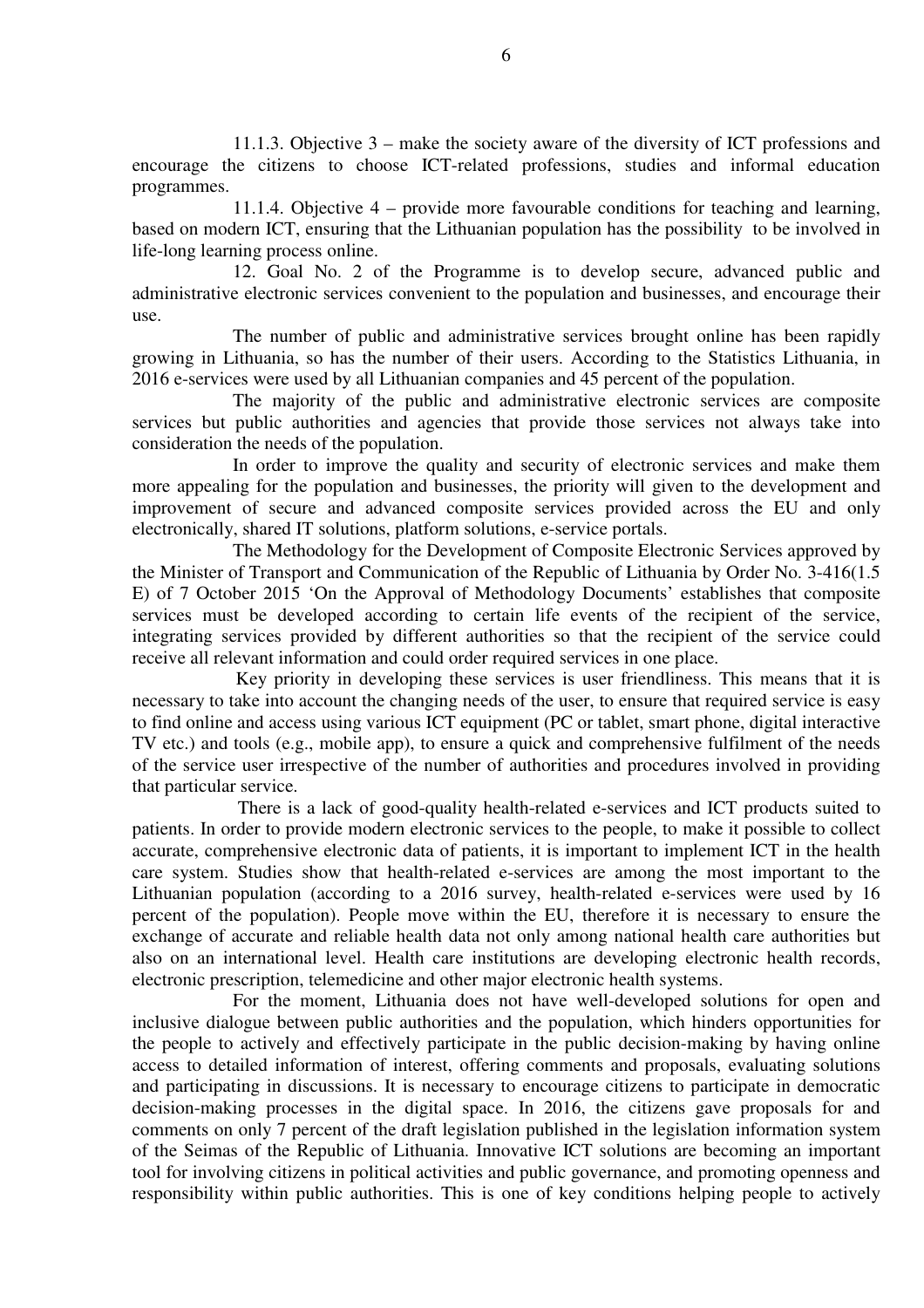participate in the daily life of the community and public governance. One of the ways to encourage citizens to participate in the public governance more actively could be the adoption of e-voting, paying a lot of attention to ensuring the secrecy and security of such a voting.

There is no uniform standard of information dissemination in Lithuania, the electronic services based on intelligent transport systems (hereinafter referred to as ITS) and applied solutions for the population and businesses are insufficiently developed. The introduction of ITS aims to harmonise various modes of transport and make communication faster, simpler, safer and more reliable, as well as to reduce the negative environmental impact. Various EU documents emphasise the importance of ITS in promoting growth of innovations and overall economy and enhancing the well-being of citizens and businesses. The ITS can facilitate transportation (using different types of vehicles, integrate passenger and freight flows and remove various hindrances in transport infrastructure), reduce the rate of road accidents, contribute to environmental protection initiatives.

The creation of the Lithuanian Infrastructure for Spatial Information was an important step towards systematic use of state spatial data resources. Significant breakthrough was achieved in the development of the spatial information infrastructure by improving the technologies of the Lithuanian spatial information portal geoportal.lt (hereinafter referred to as LSI portal) and increasing the variety of spatial information services. Enacted on 14 March 2007, the European Parliament and Council Directive 2007/2/EC establishing an infrastructure for Spatial Information in the European Community (INSPIRE) (OJ 2007 L 108, p. 1) (hereinafter referred to as the INSPIRE Directive) aims to ensure that EU spatial data are interoperable and accessible to users with as little limitations as possible. In 2016, the LSI portal provided more than 2 million eservices; in 2017, the number of registered users exceeds 12,000. Most public authorities provide spatial data sets through the central access point in the LSI portal.

However, there are still some public authorities that do not make a full use of the portal. Not all spatial data are interoperable, there is a lack of centrally accessible data on the environment, also spatial data are often provided through different access points developed separately by different authorities. As a result of this, users have to adapt to different spatial data access solutions, therefore it is difficult to access said data. Independently developed technical solutions for providing spatial data make it harder to use such data due to different (and sometimes incompatible) formats. Many issues arise in trying to increase the interoperability of municipal data as well. Although the LSI portal provides large-scale topographic and engineering infrastructure information integration measures, most municipalities are not ready to use them (they collect data in different formats, the data lack technical order).

It is important to ensure correct preparation of the spatial data collected within Lithuania and the ability to search and view them free of charge as well as download seeking as much benefit to the user as possible. On the national level, it is important to efficiently use the spatial information resources and create added value of these resources, therefore it is advisable to continue to develop the LSI portal as a platform of spatial information interoperability and to improve the coordination of the development and use of spatial information resources.

12.1. Goal No. 2 of the Programme shall be sought by implementing the following objectives:

12.1.1. Objective 1 – to bring online as many public and administrative services as possible, to improve functionality of already created services.

12.1.2. Objective 2 – to create and develop health-related e-services and ICT products.

12.1.3. Objective 3 – to create and develop health-related e-services and ICT products.

12.1.4. Objective 4 – to develop e-services and ICT products for transport and spatial data management.

13. Goal No. 3 of the Programme is to promote the Lithuanian culture and language through ICT by creating publicly and culturally relevant digital content based on Lithuanian written and spoken language interfaces, and by developing digital products and electronic services.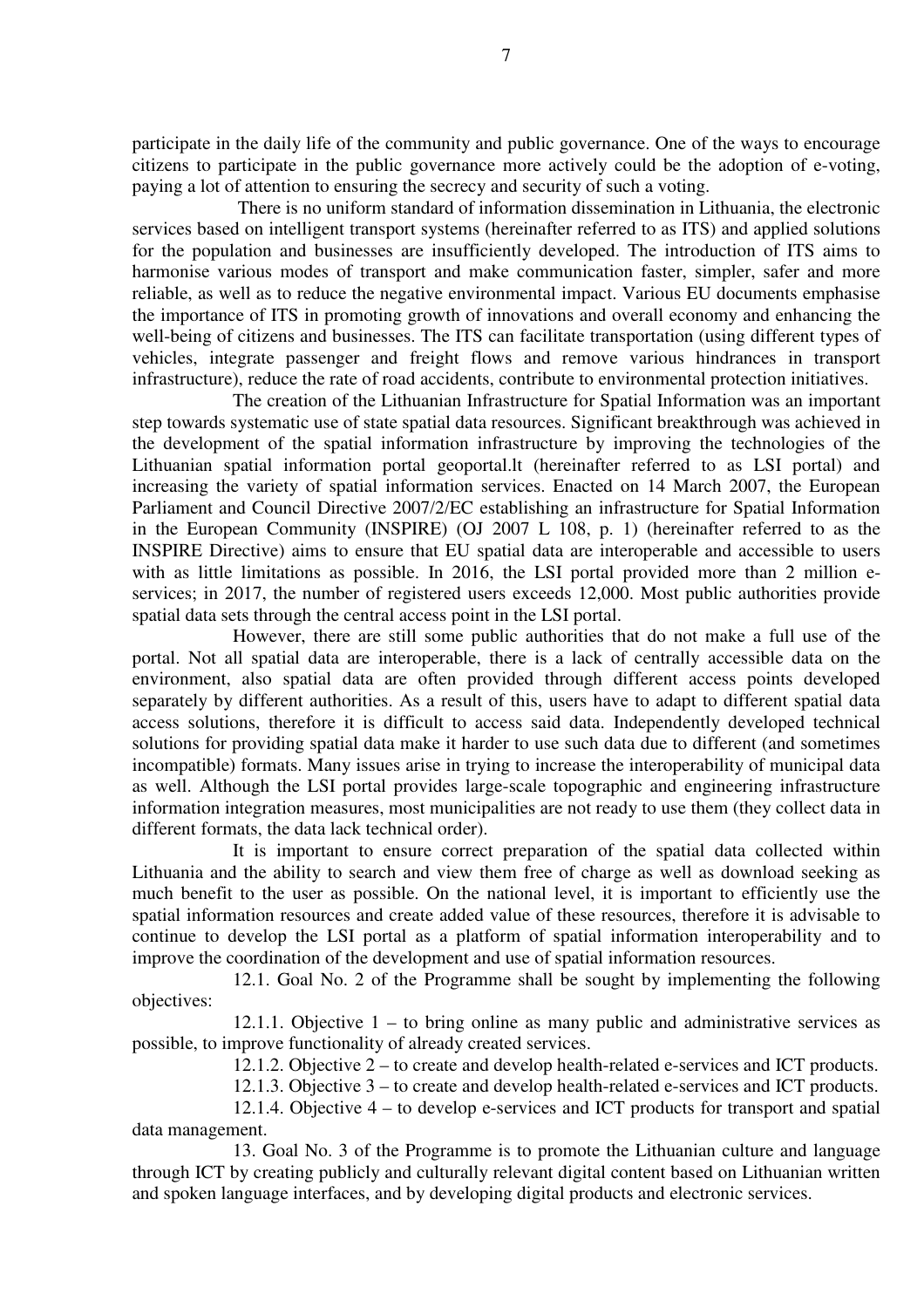In Lithuania, still too little attention is paid to the use of digitised cultural content. The digitization of cultural material and its long-term digital storage are among the key objectives of the Digital Agenda for Europe and the major factor enabling access for all to digitised culture and knowledge and promoting the richness of the diversity of national cultural heritage. To achieve a wider public application of the digitised national cultural heritage, it is necessary to promote the development of new electronic services based on this content and to take efforts making the digitised cultural content an important part of culture and creative industries, and thus achieving a long-term benefit of investments in digitisation activities. To encourage reuse of information, it is necessary to make the open data accessible on the digitised heritage publication systems. The ICT opens up new possibilities for libraries, archives, museums and other institutions protecting the cultural heritage of Lithuania to include valuable scientific, educational and artistic resources that tend to disappear over time in the electronic cultural heritage space for world-wide dissemination.

Although there has been a recent increase in the digitisation of cultural heritage items, the content still receives low attention: in 2016, Lithuanian cultural heritage-related e-services were used only by 8% of the Lithuanian population. Only a part of the digised content published in the joint information system for Lithuanian cultural heritage E-Heritage and the European digital library Europeana is available to users. Preservation of digitised content still receives too little attention. Due to the rapid pace in technological developments, the digitised material ages quickly, it may become illegible due to the outdated or damaged media where it is stored, therefore, with a view to ensuring long-term benefit of digitisation investments, it is necessary to build repositories for long-term preservation of the digital content.

One of the areas where Lithuania particularly lags behind other EU Member States is access to and effective dissemination of cinema production. New audio and video products come out globally in digital format but the Lithuanian regional cinema theatres still operate outdated equipment which is unable to display digital movies. For non-commercial cinema theaters and cinema halls operating in the regions, digital equipment implementation problems remain highly relevant.

Creation of the digital single market of the EU is based on the principle of multilingualism according to which it has to be possible to access information and public e-services in any official language of the EU. Insufficiently developed and low-quality language technologies, their poor adaptability to the needs of the society may hinder free information exchange and open access to public services and sources of business, job offers and help. According to the data of the European Commission, only 7 percent of the goods and services of European companies can be purchased online in other countries. Although company information is provided in other languages as well, 90 percent of the European customers admitted that they tend to browse the web in their native language. Language technology solutions adaptable in the public and private sectors would facilitate multi-language communication and exchange in documents and other linguistic content between public administration authorities, citizens and companies of EU countries.

Daily needs of a multilingual European public service space promote a faster implementation of interfaces in written and spoken Lithuanian in public e-services. Although the scholarly research of the Lithuanian language made it possible to successfully create a rather goodquality software for basic text analysis, machine translation tools, and a good collection of specialized written and spoken corpus, the digital tools and resources should be improved and better integrated for better interoperability, quality, adaptability and benefit for the users. In 2016, only 19 percent of the Lithuanian population used e-services related to Lithuanian language. This is a result of a poor interoperability between language technologies and lack of dissemination in other ICT. The Lithuanian language falls far behind the leaders in language technologies (the English language, for instance) and finds itself in the group of less commercially attractive EU languages, like Latvian, Slovak, Slovenian.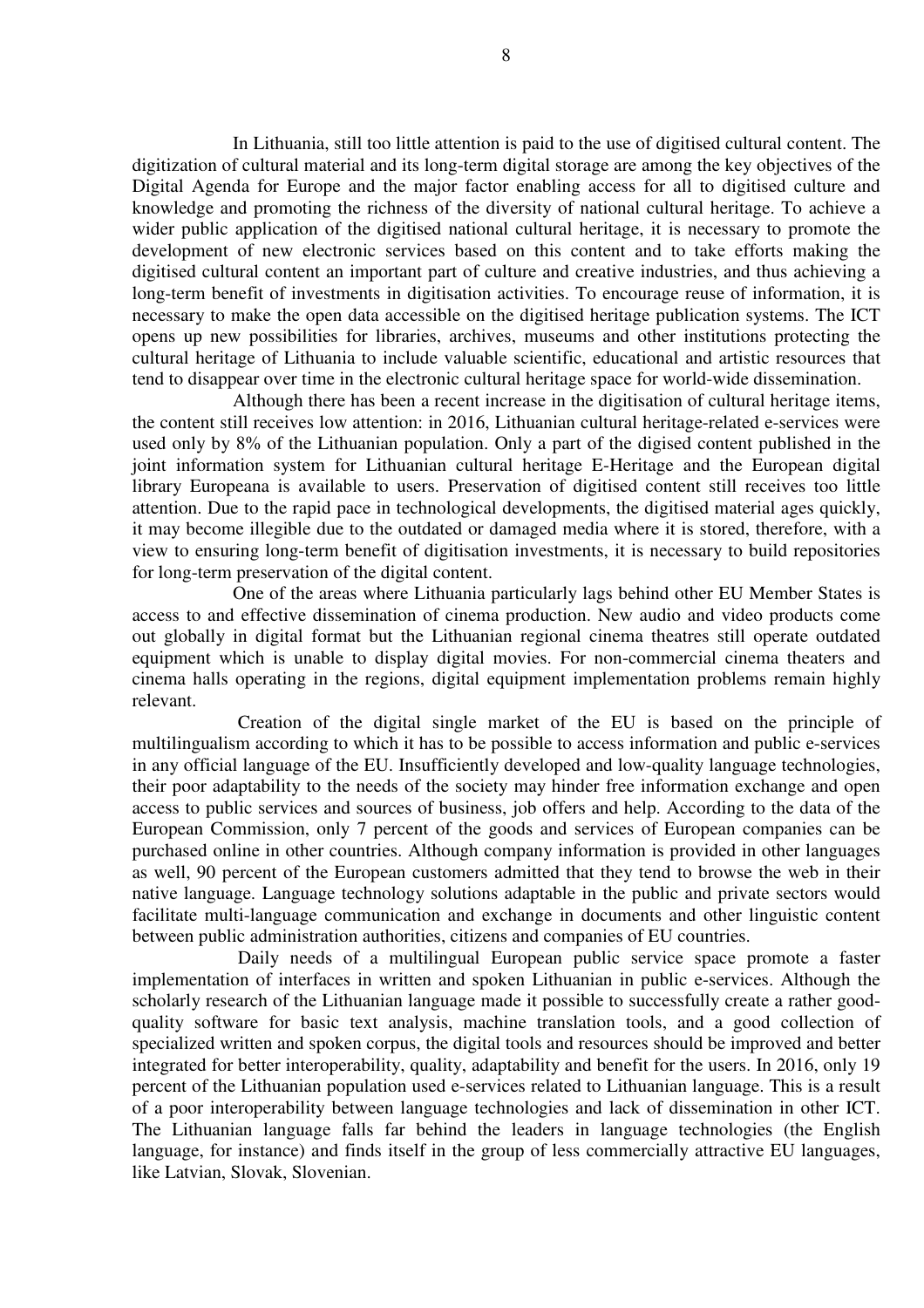Furthermore, Lithuanian language resources and technologies are unequally developed. There is no Lithuanian grammar adapted to language technologies, a larger scope of syntactically annotated corpus is needed, as well as new open digital resources of Lithuanianlanguage technologies, databases and open-source software that could be used for research, innovation development and creation of new services. This hinders successful development of language models. Poorly developed semantic research has led to lower progress in language generation, text interpretation and text analysis. Upgrading the quality and scope of basic resources would bring them closer to advanced language technologies necessary for a digital single market. Important solutions of Lithuanian-language information technologies were developed through the projects funded by 2007–2013 EU structural support. This work must continue, also ensuring application of Lithuanian language technologies, i.e. by creating modern, high-quality and easily adaptable digital products integrated with user-friendly e-services.

13.1. Goal No. 3 of the Programme shall be sought by implementing the following objectives:

13.1.1. Objective 1 – to digitise the Lithuanian cultural heritage and use that as a basis to create publicly accessible digital products and electronic services, with a view to achieving longtime preservation of digitised Lithuanian cultural heritage and their even dissemination both in Lithuania and the EU.

13.1.2. Objective 2 – to create and develop publicly accessible written and spoken digital resources of Lithuanian language, and implement them in the ICT and e-services.

14. Goal No. 4 of the Programme is to make the data of state and municipal authorities and agencies (hereinafter referred to as agencies) available to the public and business, encourage the use of such data for innovative solutions and e-service creation, also create favourable conditions for businesses to implement and use ICT to improve their efficiency and competitiveness.

The public sector collects and manages data from various areas of life, that are regularly updated and supplemented, ensuring their integrity, relevance and security. Data collected by agencies may become a very important tool helping the society and business to create added value, increasing the development of new services, driving economic growth and increasing society's involvement. However, currently a significant part of the agency data accessible to the public and business are provided in different portals without a possibility to download them, this reduces further effectiveness and potential benefit of their use. Agencies publish information files that they manage on the list of information files but the metadata provided therein are not structured, they lack computer-readable data formats. Only a small number of the agencies publish open data and information files, many of them are not updated, each agency decides what data to open and to which extent, how to open the data and what technologies and standards to apply. In part, such a situation is a result of still existing legal and other restrictions (the vagueness of open data and personal data depersonalisation and the non-discrimination principle, fee, restrictions in the register and information system regulations). According to the studies of the State Control of the Republic of Lithuania, currently 95 percent of the agencies do not keep data inventory, 74 percent of the agencies do not analyse the needs of the external users (results of surveys or queries) and do not have a procedure for opening data.

In order to ensure a joint and convenient access and efficient processing of open data according to set criteria, it is advisable to make it possible to publish the data opened by the agencies in one place. This would allow optimising the costs of developing a joint access, administration, support and data updates, and would make it possible for the society and business to find and receive data held by the agencies easily and without prior conditions as well as to reuse them for the creation of innovative solutions.

To ensure accessibility of state information resources (hereinafter referred to as SIR), the agencies have to establish a timeframe for inventorying and opening the data, set progress tracking indicators and data opening priority, and ensure that they are published in one place. When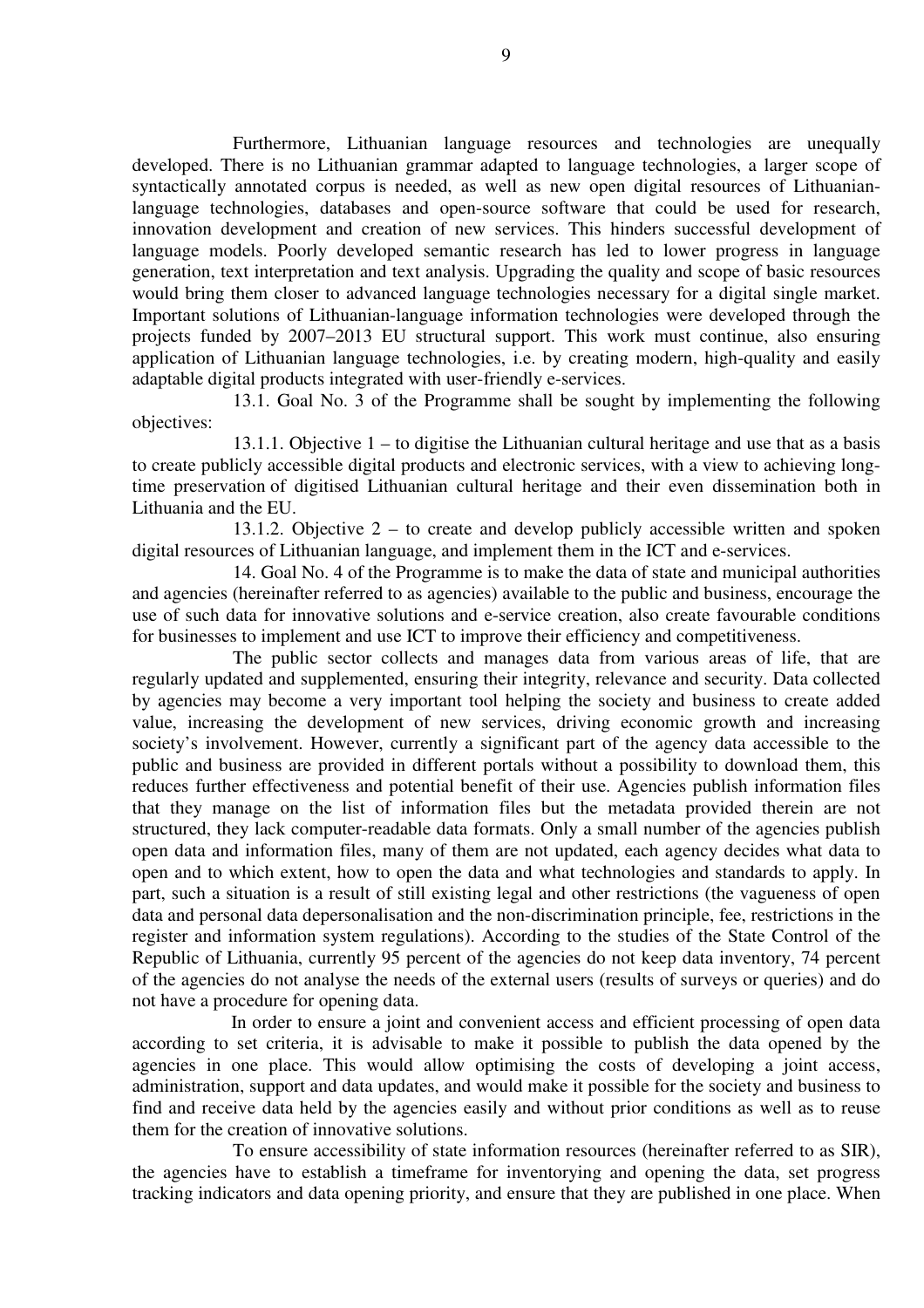it is not possible, the agencies must provide the data for the List of Information Files according to the Guidelines for the Opening of Public Sector Data.

The effectiveness and competitiveness of small and medium-sized enterprises are hindered by the fact that they avoid using the new tools, do not want additional expenses related to implementation of new instruments, have doubts about their usefulness, lack human resources to develop the ICT and electronic business. Although the computer- and Internet-usage indicators of Lithuanian companies have already reached the EU average, the Lithuanian businesses make less use of certain opportunities offered by ICT (for example, solutions for managing resources and customer relationship, identification, e-signature).

The Lithuanian population and businesses conducting activities online have uncertainties about their rights and legal protection in the digital space. Therefore it is necessary to ensure the simplicity and transparency of cross-border transactions, as well as increase the security and digital confidence of households and businesses, thus contributing to the development of ecommerce.

14.1. Goal No. 4 of the Programme shall be sought by implementing the following objectives:

14.1.1.Objective 1 – to create effective and innovative solutions ensuring the unified and standardised provision of the open data of the agencies, unlimited access to the data and possibility for the public and businesses to reuse them.

14.1.2. Objective 2 – to create methodical, legal means for opening the data of the agencies, also create an effective management structure for opening the data.

14.1.3. Objective 3 –

14.1.4. Objective 4 – to improve legal, organisational and technical regulation of information society services by providing for new business opportunities and better protection of the rights of citizens and businesses in the digital space.

15. Goal No. 5 of the Programme is to ensure the development of geographically uniform high-speed broadband infrastructure and encourage the use of online services.

Lithuania has a well developed basic broadband infrastructure – 99 percent of the Lithuanian population has the option to get broadband connection. In the start of 2017, a newgeneration Internet access (at least 30 MB/s) was available to 97 percent of Lithuanian households but only 45 percent of the households used it, and only 26.3 percent used at least 100Mb/s Internet access. In Lithuania currently people have unequal opportunities of using new-generation broadband services – in the cities the broadband infrastructure is very well developed, while in rural areas too little. The residents there are unable to get a faster Internet connection than 30 Mb/s. Considering the data about the existing or planned new-generation electronic communications infrastructure of the operators, it is obvious that without help from the state the operators will be unable to ensure the achievement of the following high-speed Internet development goals set in the Lithuanian and EU strategic documents – by 2020, all Europeans have access to much higher internet speeds of above 30 Mbps and 50% or more of European households subscribe to internet connections above 100 Mbps. Therefore it is important to develop a new-generation Internet access infrastructure in the areas where the market cannot ensure the development of such an infrastructure and the provision of high-speed Internet services, thus creating favourable conditions to develop economic, social, cultural and other kinds of partnership, education, increase the opportunities of learning, retraining, receiving and providing services, communicating with local and national authorities. Consistently developed infrastructure of new-generation electronic communications is a prerequisite for the Lithuanian citizens to access resources of ICT and rich digital content, as well as successfully develop business operations and enhance competitiveness.

According to the Lithuanian Communications Regulatory Authority, at the end of 2016 the broadband penetration (number of subscribers per 100 residents) accounted for 44.7 percent and grew by 3.6 percent over a year. According to the data of the study conducted by the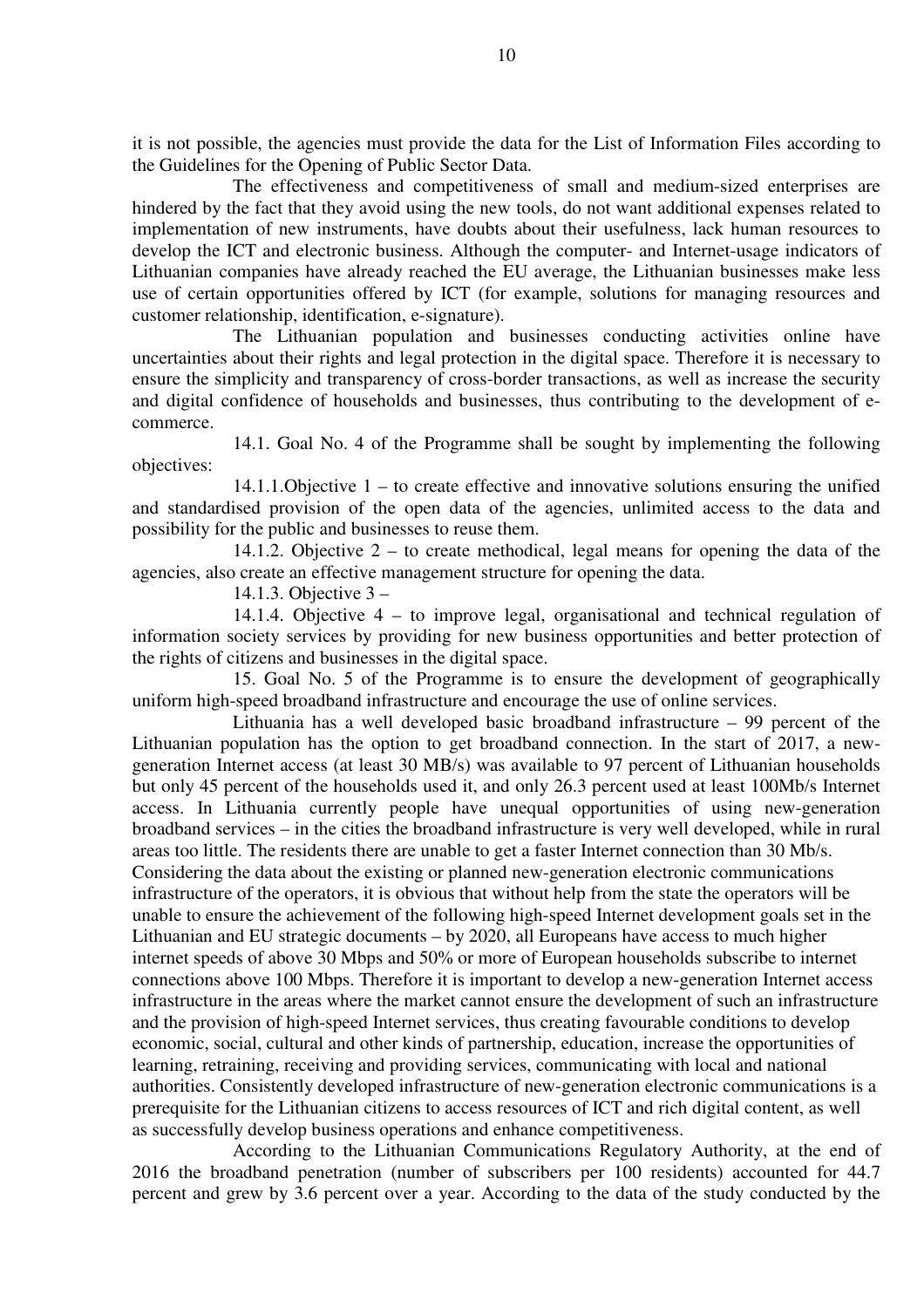association FTTH Council Europe in 2016, in terms of the penetration of the broadband Internet connected by optical-fiber communication lines Lithuania was in third place in Europe (almost 40.3 percent of connections per 100 households). In terms of the penetration of optical-fiber Internet Lithuania was eleventh in the world.

At the end of 2016, electronic communications services were provided by 139 operators and electronic communications service providers. In 2016, they continued to invest in the broadband networks (mobile 4G networks LTE) and broadband connection networks based on optical-fiber communication lines). In 2016, the investment in the electronic communications infrastructure amounted to 97 million euros and exceeded the 2015 amount by 23 percent. 98 percent of the country's residents can use high-speed 4G Internet. Lithuania in the third place globally in terms of the 4G network accessibility and in the thirteenth place in terms of download speed.

The Communication from the Commission 'Connectivity for a Competitive Digital Single Market - Towards a European Gigabit Society' (COM(2016) 587 final) provides a vision of Gigabit Society where the accessibility of very high capacity networks and their availability in the market create conditions for wide use of innovative products, services and programmes in the digital single market. One of the objectives of this vision is as follows: in order for the European economy to grow and for jobs to be created, a gigabit connectivity must be ensured, i.e. Internet connection of at least 1 Gbps at locations important to the social and economic development, at the largest transport hubs and at the places where main public services are provided, as well as at digitally intensive enterprises for which they will need a gigabit connectivity to be able to create new products, services or business models and produce, supply and sell them more competitively. As public services are increasingly going online, public administrations need Gigabit connectivity to provide seamless services to many citizens and businesses in parallel. For transport hubs, Gigabit connectivity facilitates the use of intermodal transport based an innovative application. At the largest transport hubs the Gigabit connectivity facilitates the use of multi-type transport based on innovative services. Providing Gigabit connectivity to schools, public authorities and business parks where smaller enterprises cluster - will reach significant numbers of users while containing costs and will have positive spill-over effects on the wider economy and society.

It is important to also make the Gigabit connectivity available in other industrial and service sectors – transport, health care, security. An existing electronic communications infrastructure and 5G technology will be used to implement new services.

It is also essential to upgrade the already installed Internet access, and install a new Internet access at places where there is none. Public Internet access allows the residents to use the Internet at public locations free of charge, giving them a great opportunity to try using the Internet, make sure how useful it is, it also attracts new Internet users thus directly contributing to the increase of the demand of ICT products and services in Lithuania. During 2008–2013, while implementing the project 'Libraries for Innovation', 1276 public Internet access points in public libraries were newly opened or upgraded, broadband connection was installed or upgraded in almost 1,000 libraries. The ongoing investment project 'Computerisation of Libraries' as of 2013 acquired a strategic significance because it is a means of ensuring the continuity and expansion of the upgrade of the public access network at public libraries. The hardware and software purchased during previous projects are upgraded each year: in 2013, 170 computers were purchased, in 2014 – 120, in 2015 – 289, in 2016 – 238. However, the funds granted to the project 'Computerisation of Libraries' are sufficient to upgrade only a relatively small part of all the computers, therefore theequipment is getting older. To promote the use of information technologies among the Lithuanian population, particularly rural residents, it is necessary to continue to improve the existing public Internet access infrastructure, at the same time improving the quality of the services provided by public libraries.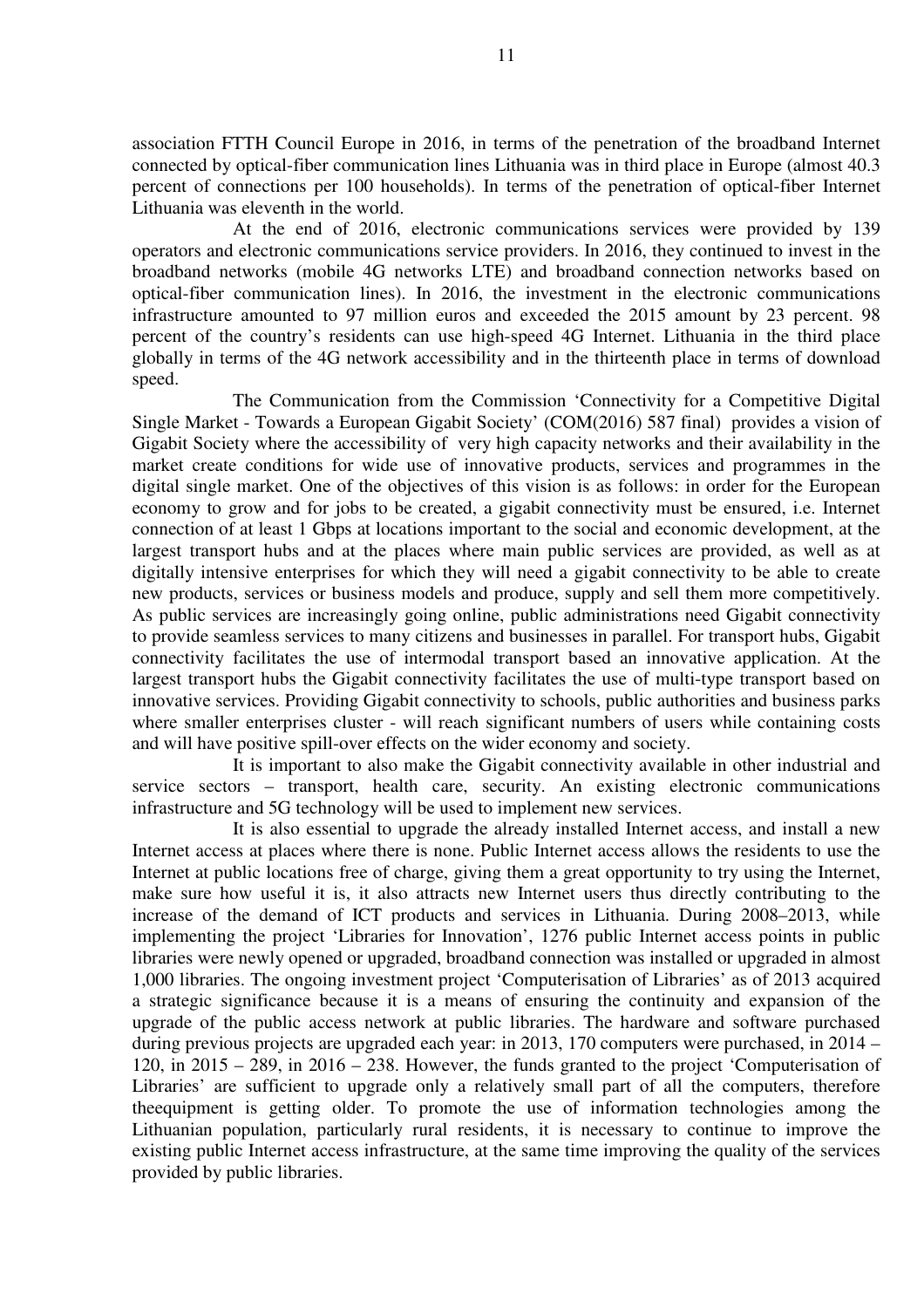15.1. Goal No. 5 of the Programme shall be sought by implementing the following objectives:

15.1.1. Objective 1 – to develop the broadband communication infrastructure in areas where the market is unable to provide such an infrastructure and electronic communication services.

15.1.2. Objective 2 – to encourage competition in broadband communications market and the use of broadband services.

15.1.3. Objective 3 – to upgrade and develop the public Internet access infrastructure.

16. Goal No. 6 of the Programme is to ensure the development of secure, reliable and interoperable ICT infrastructure.

Cyber security is the basis of Lithuanian economic growth and the information society, therefore it is extremely important to both protect the quickly changing digital space and at the same time not to restrict it, leaving it open for innovations. The cyber security system, its participants, organisation, management and control are established in the Law on Cyber Security of the Republic of Lithuania. On the grounds of said law, in 2016 the National Cyber Security Centre was founded (hereinafter referred to as the NKSC) which according to its competence implements the cyber security policy and carries out the activities of a department that manages cyber incidents in the SIR and information infrastructures of critical importance.

In the State of Cyber Security Report 2016 the NKSC highlighted that, irrespective of some positive trends, the general level of cyber security in Lithuania is unsatisfactory. Such an assessment resulted from the fact that in Lithuania and its region the scope of cyber threats grew more quickly than the scope of technical and organisational means of cyber security under implementation. The public administration entities managing and/or administering SIR and the managers of the information infrastructure of critical importance fail meet set schedules for the implementation of the provisions of a Description of Organisational and Technical Cyber Security Requirements Applicable to the Information Infrastructure of Critical Importance and to State Information Resources as approved by Resolution No. 387 of 20 April 2016 'On the Approval of the Description of Organisational and Technical Cyber Security Requirements Applicable to the Information Infrastructure of Critical Importance and to State Information Resources' of the Government of the Republic of Lithuania – they use outdated software, operation systems no longer supported by the manufacturer, dedicate too little human resources and attention to cyber security.

The aspect of modern information society is also critical – i.e. adequate attention of the heads of the public administration and business entities to the management of digital security threats before starting and/or in the course of implementation of social and economic projects. The principles for the management of digital threats must be implemented in all the areas related to economic and social activities in which the information society participants are engaged, in order to successfully develop the information society.

Ensuring the protection of the information infrastructure of critical importance is key because a failure to block an attack on such an infrastructure could affect not only the national security of the state but also its population, economy or international reputation. The information infrastructure of critical importance and its management entities are identified according to the Methodology for Identification of the Information Infrastructure of Critical Importance, as approved by Resolution No. 7402 of 20 July 2016 'On the Approval of the Methodology for Identification of the Information Infrastructure of Critical Importance' of the Government of the Republic of Lithuania. The security of the information infrastructure of critical importance and the SIR is implemented by raising the level of awareness and competence of the managers of the information infrastructure of critical importance and the public administration entities managing and/or administering the SIR, by encouraging them to integrate security management systems (for instance, ISO 27001 standards) in their activities, to use and apply the good practices of cyber security.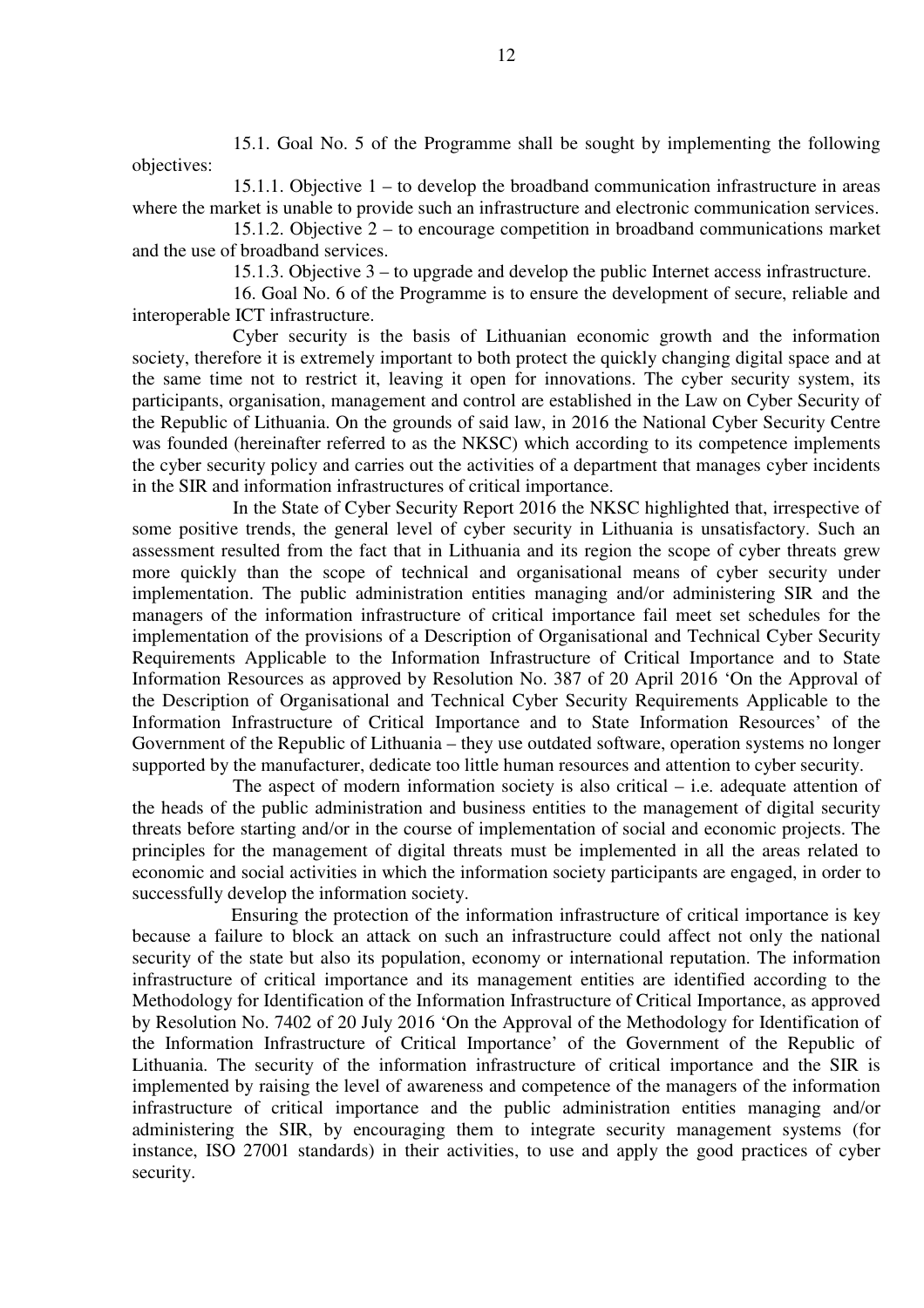Every year national cyber security exercise is held, whose goal is to form practical skills of the managers of the information infrastructure of critical importance and the managers/administrators of the SIR by practicing management of cyber incidents of various categories, collaborating with each other and with responsible public authorities and agencies, as indicated in the National Plan for the Management of Cyber Security Incidents, approved by Resolution No. 87 of 25 January 2016 'On the Approval of the National Plan for the Management of Cyber Security Incidents' of the Government of the Republic of Lithuania.

In order to increase the effectiveness of the protection of the information infrastructure of critical importance and the SIR, implement complex measures of cyber security, form a secure practice of transferring electronic documents, it is advisable to integrate the managers of the information infrastructure of critical importance and the public administration entities managing/administering the SIR of critical and high importance into a state-controlled electronic communications network with complex cyber security measures. Currently the existing SIR infrastructure and its development is decentralised.

The assessment of the SIR infrastructure conducted by a study called 'Assessment of the Trends and Outlook for the State Information Technology Infrastructure to be Funded from the European Union Structural Support Funds 2014–2020' (hereinafter referred to as the Study), which is published on the website of the Ministry of Transport and Communication of the Republic of Lithuania (hereinafter referred to as the Ministry of Transport and Communication), has shown that the SIR infrastructure used by most agencies lacks reliability; the investment allocated for the development of certain part of the agency's SIR infrastructure is often excessive, the SIR infrastructure management lacks coordination, opportunities for integrity are not used; the SIR infrastructure funding mechanism does not ensure the validity of the use of the funds received as well as a return on investment and infrastructure's compatibility; the already existing SIR infrastructure solutions are not fully utilised that could make the SIR infrastructure management processes more similar; there is no mechanism for providing cloud services to the agencies.

In order to ensure appropriate management and handling of the SIR, it is important to consolidate the SIR infrastructure. The Programme of the Government of the Republic of Lithuania, approved by Resolution No. XIII-82 of 13 December 2016 'On the Approval of the Programme of the Government of the Republic of Lithuania' of the Seimas of the Republic of Lithuania, provides for continuing the already ongoing consolidation of the SIR, establishing indicators for measuring the progress of the consolidation, implementing the centralised data centre model, also integrating the state-controlled communications and data transfer networks, in order to ensure high reliability and accessibility to the information resources, reliable and safe provision of public e-services.

Creation and use of personal identification infrastructure as well as adequate protection of personal data are the prerequisites for the state and its citizens to successfully use the opportunities provided by ICT. Lithuania together with other EU Member States contribute to the increase in general level of cyber security in the EU by implementing the Directive (EU) 2016/1148 of the European Parliament and of the Council of 6 July 2016 concerning measures for a high common level of security of network and information systems across the Union.

The attractiveness of electronically provided services depends on a secure digital space and reliable information systems. A loss of trust in the digital space would be especially damaging.

As of 25 May 2018, the Regulation (EU) 2016/679 of the European Parliament and of the Council of 27 April 2016 on the protection of natural persons with regard to the processing of personal data and on the free movement of such data, and repealing Directive 95/46/EC (General Data Protection Regulation) will come into effect in Lithuania.

As advanced e-services continue to rapidly develop, large amounts of information are kept by private legal entities and public administration entities. However, an automatic interaction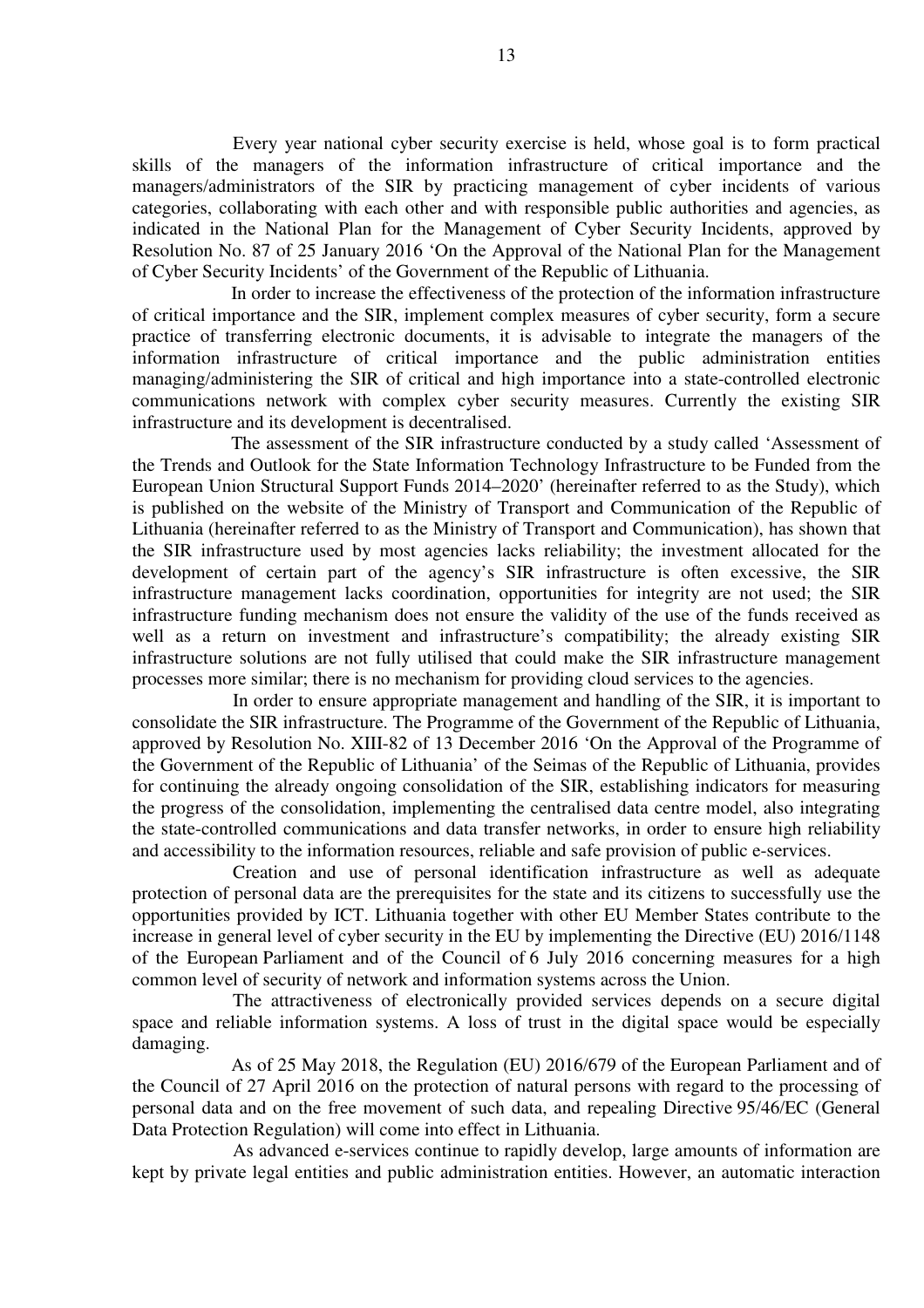between the registers and state information systems is still missing, as well as electronic measures that would ensure the relevancy, reliability and accessibility of the information.

As of 1 July 2016, the Regulation (EU) No 910/2014 of the European Parliament and of the Council of 23 July 2014 on electronic identification and trust services for electronic transactions in the internal market and repealing Directive 1999/93/EC has been in force. The aim of this regulation is to enable secure recognition, identification and use of the electronic operation reliability services when using the cross-border online services offered by Member States. This will enhance trust in electronic operations in the internal market, give common ground for secure execution of electronic transactions between the citizens, businesses and public governance authorities, increase the effectiveness of public and private online services, e-business and ecommerce. Therefore it is important to encourage the population to use the electronic recognition tools and services that ensure the reliability of electronic operations.

16.1. Goal No. 6 of the Programme shall be sought by implementing the following objectives:

16.1.1. Objective 1 – to encourage the population to use electronic identification tools and services that ensure the reliability of electronic operations.

16.1.2. Objective 2 – to ensure the streamlining of ICT infrastructure shared among public authorities, and the interoperability and integrity between public information systems and automated registers.

16.1.3. Objective 3 – to ensure the cyber security of critical information infrastructure and the SIR.

17. Programme implementation evaluation criteria and their target values for 2014 and 2016 as well as target values for 2020 are listed in the Annex to the Programme.

# **CHAPTER III PROGRAMME IMPLEMENTATION**

18. The achievement of the Programme goals and target values of the assessment criteria for the Programme goals and objectives fall within the responsibility of public authorities and public enterprises specified in the Annex, within the realms of their competence.

19. An inter-institutional action plan for the implementation of the Programme (hereinafter referred to as the plan) is being composed, covering specific information society development measures intended to help to achieve Programme goals and implement its objectives. Programme implementation may also include measures implemented by other public authorities, agencies and public enterprises as provided in their respective strategic action plans.

20. The implementation of the Programme and the development of composite electronic services shall be coordinated by the Ministry of Transport and Communications (hereinafter referred to as the Programme coordinator).

21. Public authorities, agencies and public enterprises, planning and/or implementing electronic service development projects are recommended to follow the Methodology for Prioritisation in the Development of Electronic Services, the Methodology for the Evaluation of Electronic Service Quality, the Methodology for the Development of Electronic Services, and the Methodology for the Development of Composite Electronic Services.

22. The Minister of Transport and Communications shall set up a working group – the Digital Agenda Council (hereinafter referred to as the Council) consisting of public authorities, agencies, public enterprises listed in the Annex to the Programme as well as other competent representatives – and shall approve its composition and rules of procedure. The Council will help the Programme coordinator to oversee the achievement and implementation of the Programme goals and objectives, it will also follow the outcomes of electronic service development and practical use, analyse changes, develop proposals for the priority decisions needed for the development of the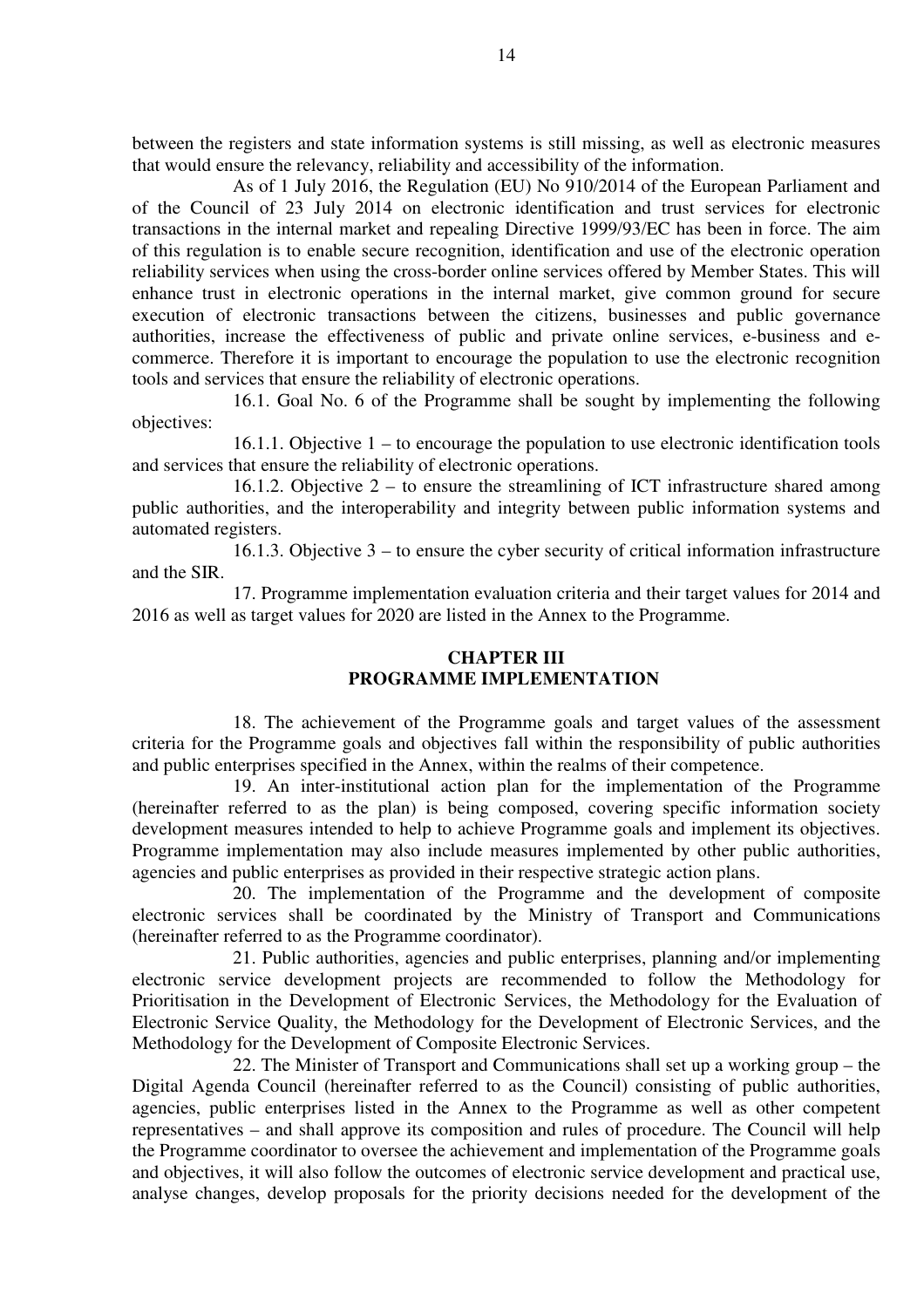information society, assess the annual progress of opening the data held by the authorities and the impact of short-term goal achievement, and where appropriate initiate the formation of special subgroups and coordinate their activities. Information on the activities of the Council and the outcomes of opening the data held by the authorities shall be published on the Ministry of Transport's website.

23. Within the timeframe established in the Strategic Planning Methodology approved by Resolution No. 827 of 6 June 2002 'On the approval of the Strategic Planning Methodology' of the Government of the Republic of Lithuania, the public authorities, agencies and public enterprises listed in the Annex to the Programme shall offer their proposals to the Programme coordinator regarding measures to be included in the plan that would help to achieve Programme goals and implement its objectives.

24. When public authorities, agencies and public enterprises implement and/or plan to implement measures/projects related to the development of information society, which are not included in the plan but are indicated in the strategic or annual action plans of public authorities, agencies and public enterprises, they shall notify the Programme coordinator about ongoing and/or planned measures/projects by submitting information on the measures/projects indicated in the approved planning documents within 10 calendar days from the approval of these planning documents, and by reporting the outcomes of carried out measures/projects until 31 January each year. The Ministry of Transport and Communications shall summarise the received information and submit it to the Council for consideration, if needed.

25. The Programme shall be funded from the general allocations for relevant institutions responsible for the achievement and implementation of Programme goals and objectives, as approved in the Law of the Republic of Lithuania on the Approval of Annual Financial Indicators of the State Budget and Municipal Budgets for the respective year, the EU Structural Funds and other legitimate funding sources.

26. The IVPK shall be responsible for monitoring the progress of achieving the target values of the Programme implementation evaluation criteria listed in the Annex to the Programme, and until 1 February of the current year it shall report to the Programme coordinator on the progress achieved regarding the development of the information society, including electronic service creation/upgrading, completed studies, and the actual data of last year's Programme implementation evaluation criteria. Following the receipt of this information, the Programme coordinator shall identify problematic areas and take initiatives to encourage the achievement of Programme goals and the implementation of the objectives.

27. Information on programme implementation for the preceding year shall be annually submitted, by 1 March, in the annual performance report of the Ministry of Transport and Communications. This information shall also be sent to the Office of the Government of the Republic of Lithuania.

\_\_\_\_\_\_\_\_\_\_\_\_\_\_\_\_\_\_\_\_

*Annex amendments: No. 1085, 20/12/2017, published on TAR 2017-12-22, i. k. 2017-20759*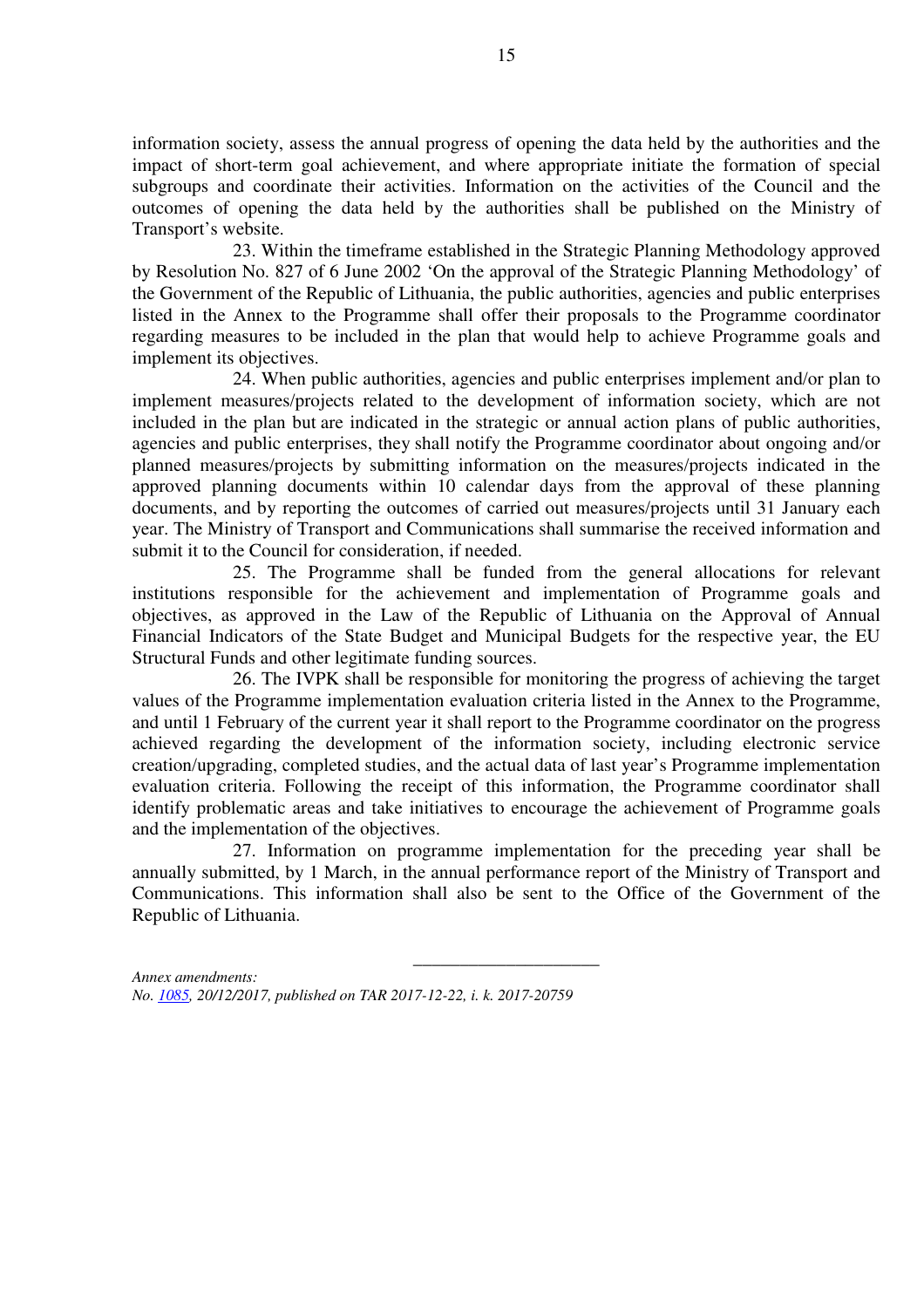Annex to the Information Society Development Programme for 2014–2020 'Digital Agenda for the Republic of Lithuania'

# **INFORMATION SOCIETY DEVELOPMENT PROGRAMME FOR 2014–2020 'DIGITAL AGENDA FOR THE REPUBLIC OF LITHUANIA' IMPLEMENTATION EVALUATION CRITERIA AND THEIR TARGET VALUES**

|                                                                                                                                                                                                      |                          |           |                                                                           |      | Target value |      | <b>Institution</b>                                                                                                                                                        |
|------------------------------------------------------------------------------------------------------------------------------------------------------------------------------------------------------|--------------------------|-----------|---------------------------------------------------------------------------|------|--------------|------|---------------------------------------------------------------------------------------------------------------------------------------------------------------------------|
| Strategic goal                                                                                                                                                                                       | Goal                     | Objective | Evaluation criterion                                                      | 2014 | 2016         | 2020 | responsible for the<br>achievement of the<br>target value of an<br>evaluation criterion                                                                                   |
| To improve the<br>quality of life for the<br>Lithuanian<br>population and the<br>productivity of<br>Lithuanian<br>companies through<br>the use of the<br>opportunities created<br>by the ICT and, by |                          |           | percentage share of the<br>population that regularly<br>uses the Internet | 69   | 72           | 85   | Ministry of<br>Transport and<br>Communication of<br>the Republic of<br>Lithuania<br>(hereinafter)<br>referred to as the<br>Ministry of<br>Transport and<br>Communication) |
| the year 2020, to<br>have at least 85<br>percent of the<br>population using the<br>Internet and at least<br>95 percent of the<br>companies using<br>high-speed Internet                              |                          |           | percentage share of<br>companies using high-<br>speed Internet            | 42   | 52           | 95   | Ministry of<br>Transport and<br>Communications                                                                                                                            |
|                                                                                                                                                                                                      | 1. To reduce the digital |           | percentage share of non-                                                  | 28   | 26           | 10   | Ministry of                                                                                                                                                               |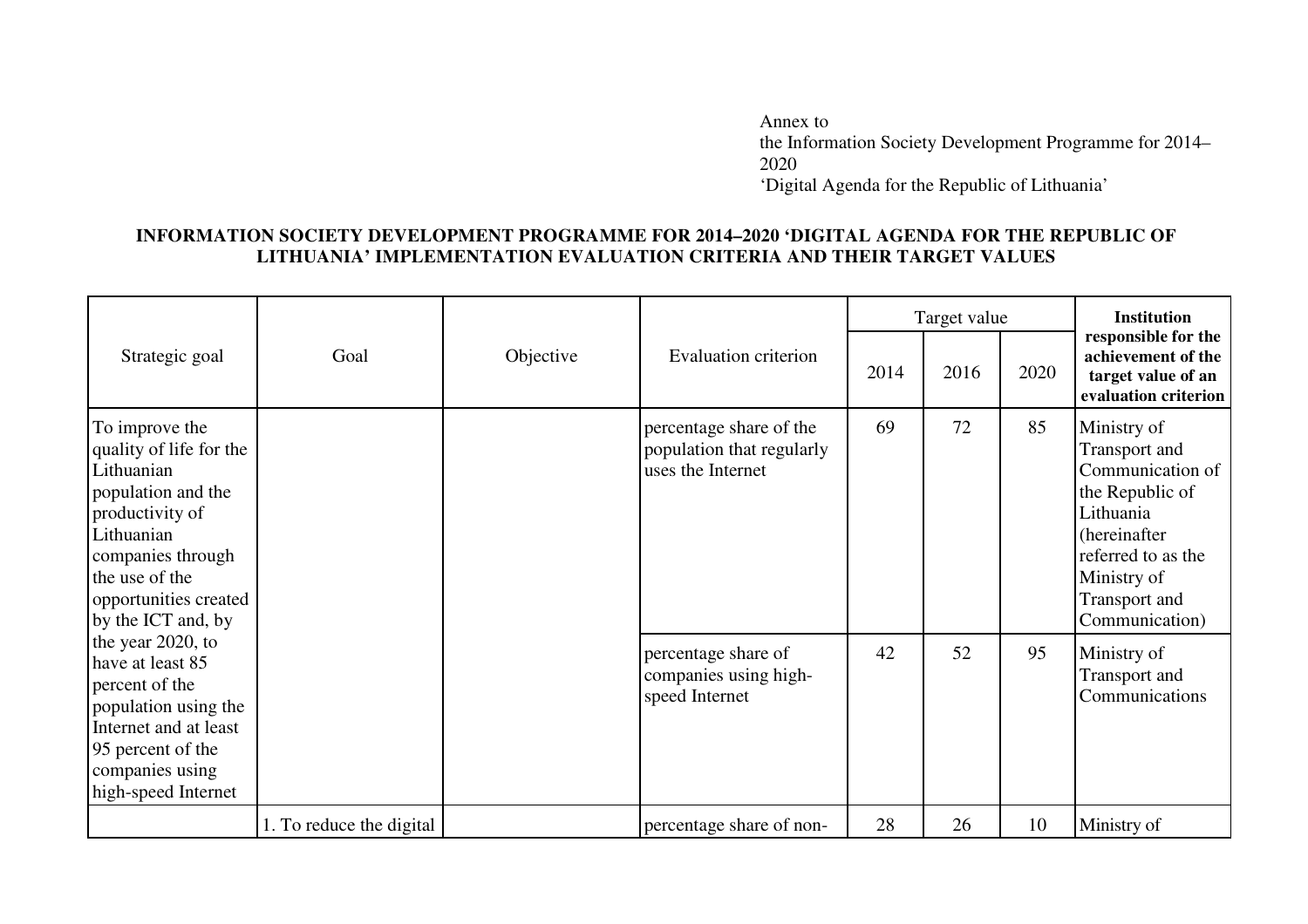|                | Goal                                                                                                                                                                           |                                                                                                                                                                                                                                                                                                                              |                                                                                          |      | Target value |      | <b>Institution</b>                                                                                                                                                                                                                                                                       |
|----------------|--------------------------------------------------------------------------------------------------------------------------------------------------------------------------------|------------------------------------------------------------------------------------------------------------------------------------------------------------------------------------------------------------------------------------------------------------------------------------------------------------------------------|------------------------------------------------------------------------------------------|------|--------------|------|------------------------------------------------------------------------------------------------------------------------------------------------------------------------------------------------------------------------------------------------------------------------------------------|
| Strategic goal |                                                                                                                                                                                | Objective                                                                                                                                                                                                                                                                                                                    | <b>Evaluation criterion</b>                                                              | 2014 | 2016         | 2020 | responsible for the<br>achievement of the<br>target value of an<br>evaluation criterion                                                                                                                                                                                                  |
|                | inequality of the<br>Lithuanian population<br>by encouraging the<br>people to gain<br>knowledge and skills<br>required for a secure,<br>smart and beneficial<br>use of the ICT |                                                                                                                                                                                                                                                                                                                              | users of the Internet                                                                    |      |              |      | <b>Education</b> and<br>Science of the<br>Republic of<br>Lithuania<br>$(hereinafter -$<br>Ministry of<br>Education and<br>Science), Ministry<br>of Culture of the<br>Republic of<br>Lithuania<br>(hereinafter-<br>Ministry of<br>Culture), Ministry<br>of Transport and<br>Communication |
|                |                                                                                                                                                                                | 1.1. To enable the target $ $ percentage share of<br>groups of the Lithuanian<br>population that until<br>now, for different<br>reasons, have not used<br>or barely used modern<br>digital tools and the<br>Internet to gain the<br>necessary digital skills<br>and apply them in<br>various fields, also<br>involving local | people at risk of poverty<br>and social exclusion who<br>have Internet access at<br>home | 44*  | 44           | 54   | Ministry of Social<br>Security and<br>Labour of the<br>Republic of<br>Lithuania<br>(hereinafter –<br>Ministry of Social<br>Security and<br>Labour), Ministry<br>of Transport and<br>Communication                                                                                        |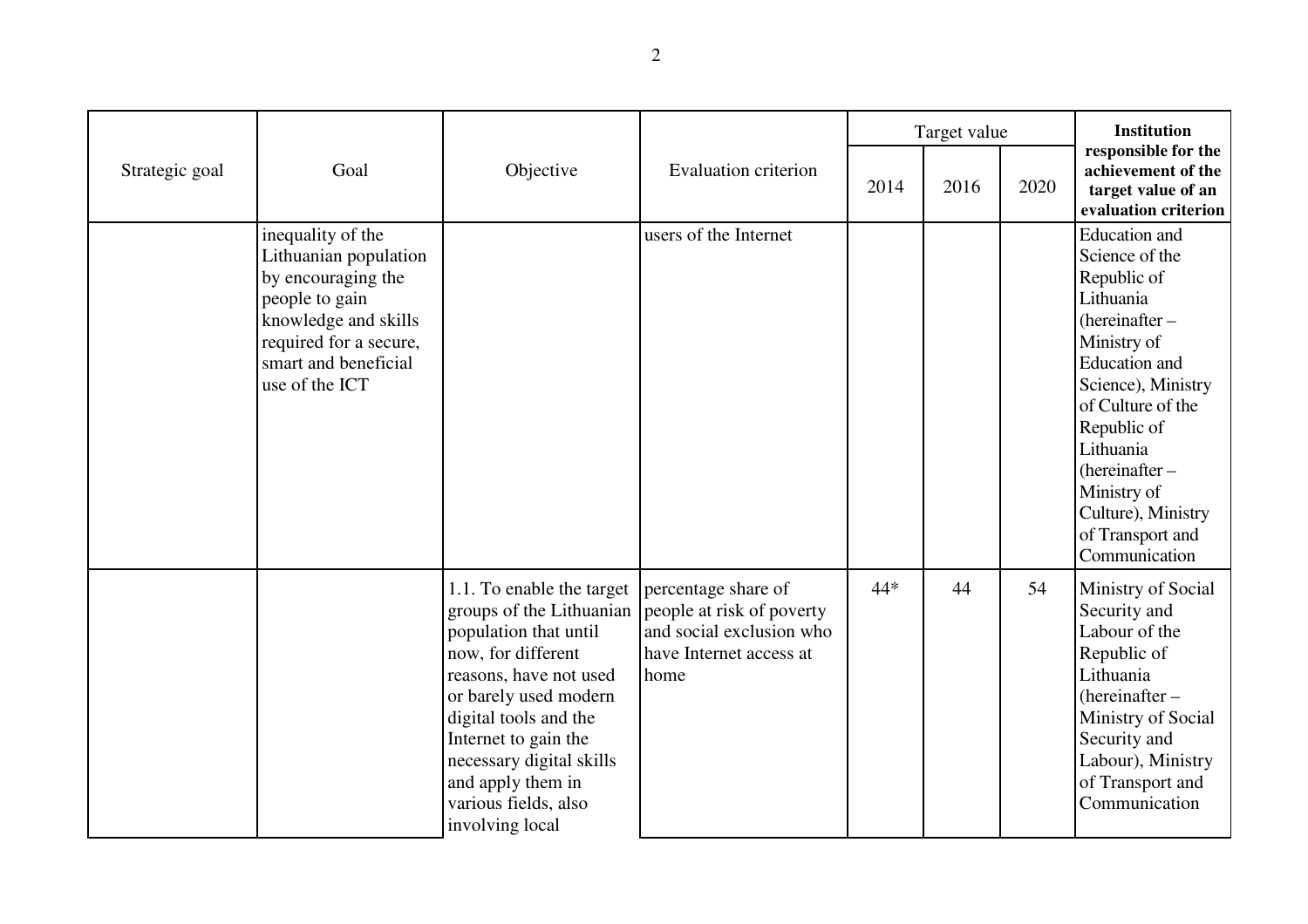|                |      |                                                                                                                                                                                                          |                                                                                                                                                   |        | Target value |      | <b>Institution</b>                                                                      |
|----------------|------|----------------------------------------------------------------------------------------------------------------------------------------------------------------------------------------------------------|---------------------------------------------------------------------------------------------------------------------------------------------------|--------|--------------|------|-----------------------------------------------------------------------------------------|
| Strategic goal | Goal | Objective                                                                                                                                                                                                | <b>Evaluation criterion</b>                                                                                                                       | 2014   | 2016         | 2020 | responsible for the<br>achievement of the<br>target value of an<br>evaluation criterion |
|                |      | communities                                                                                                                                                                                              |                                                                                                                                                   |        |              |      |                                                                                         |
|                |      |                                                                                                                                                                                                          | number of population<br>trained and given<br>consultations on digital<br>literacy at public libraries<br>per year (per one thousand<br>residents) | $265*$ | 255          | 300  | Ministry of<br>Culture,<br>MartynasMažvydas<br>National Library of<br>Lithuania         |
|                |      | 1.2. To encourage the<br>Lithuanian population to<br>regularly update their<br>ICT knowledge and<br>digital skills, to securely<br>and purposefully use the<br>possibilities provided by<br>the Internet | percentage share of<br>population with basic<br>digital skills                                                                                    | $51*$  | 51           | 95   | Ministry of<br><b>Education</b> and<br>Science                                          |
|                |      | 1.3. Make the society<br>aware of the diversity of<br>ICT professions and<br>encourage the people to<br>choose ICT-related<br>professions, studies and<br>informal education<br>programmes               | percentage share of<br>students learning physics<br>and engineering sciences                                                                      | 22     | 24           | 28   | Ministry of<br><b>Education</b> and<br>Science                                          |
|                |      | 1.4. Provide more<br>favourable conditions<br>for teaching and<br>learning, based on                                                                                                                     | percentage share of<br>population who uses the<br>Interning for learning<br>purposes                                                              | 17     | 18           | 20   | Ministry of<br><b>Education</b> and<br>Science                                          |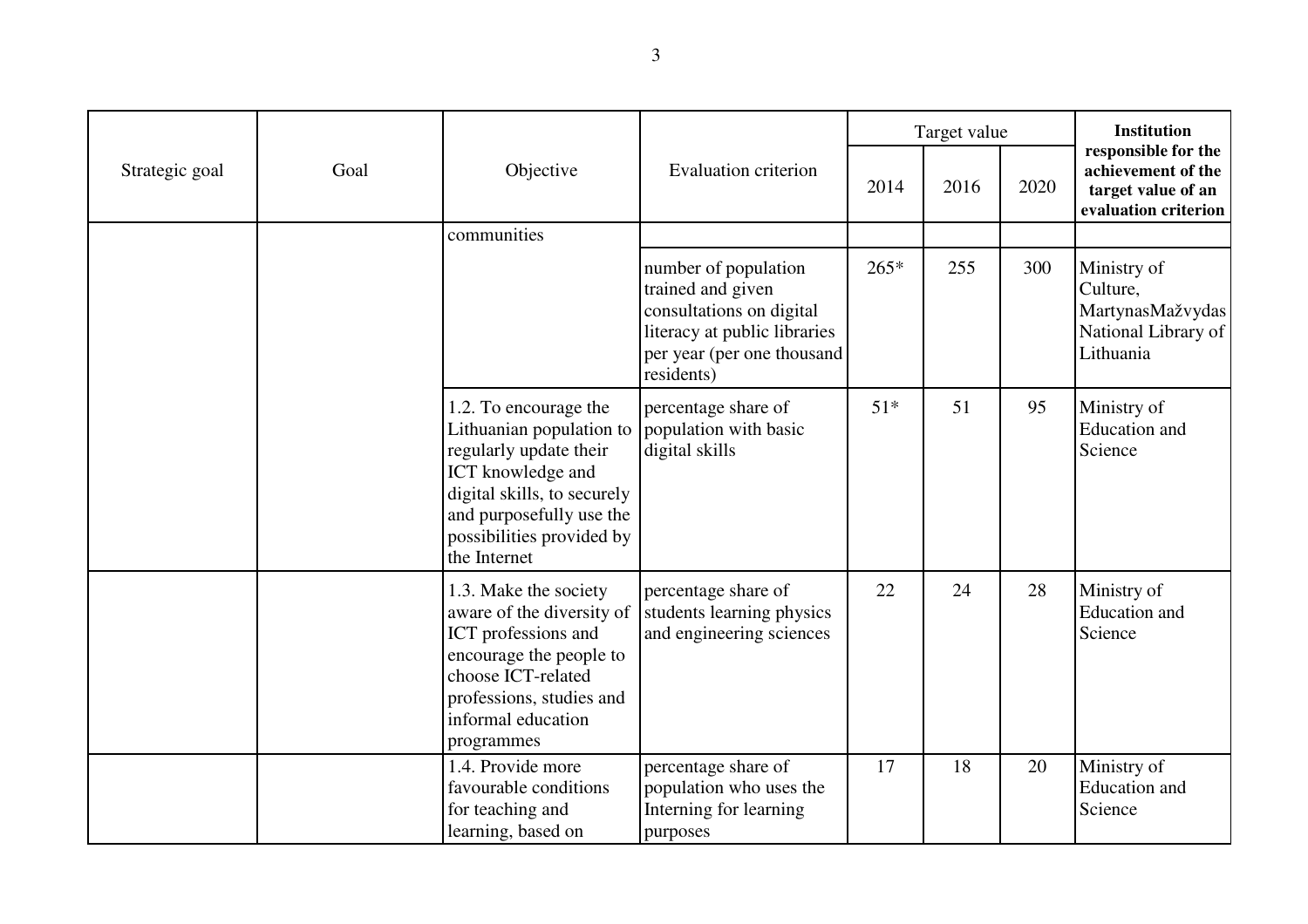|                |                                                                                                                                                                     |                                                                                                                                 |                                                                                                                                                                |       | Target value |      | <b>Institution</b>                                                                                                                                                 |  |
|----------------|---------------------------------------------------------------------------------------------------------------------------------------------------------------------|---------------------------------------------------------------------------------------------------------------------------------|----------------------------------------------------------------------------------------------------------------------------------------------------------------|-------|--------------|------|--------------------------------------------------------------------------------------------------------------------------------------------------------------------|--|
| Strategic goal | Goal                                                                                                                                                                | Objective                                                                                                                       | <b>Evaluation criterion</b>                                                                                                                                    | 2014  | 2016         | 2020 | responsible for the<br>achievement of the<br>target value of an<br>evaluation criterion                                                                            |  |
|                |                                                                                                                                                                     | modern ICT, ensuring<br>that the Lithuanian<br>population is able to<br>engage in life-long<br>learning in the digital<br>space |                                                                                                                                                                |       |              |      |                                                                                                                                                                    |  |
|                | 2. Develop secure,<br>advanced public and<br>administrative<br>electronic services<br>convenient to the<br>population and<br>businesses, and<br>encourage their use |                                                                                                                                 | percentage share of<br>population using<br>electronically provided<br>public and administrative<br>services                                                    | 42    | 45           | 60   | Ministry of<br>Transport and<br>Communication,<br>Ministry of the<br>Interior of the<br>Republic of<br>Lithuania<br>(hereinafter –<br>Ministry of the<br>Interior) |  |
|                |                                                                                                                                                                     |                                                                                                                                 | percentage share of<br>population who used<br>electronically-provided<br>public and administrative<br>services provided through<br>the e-Government<br>Gateway | $21*$ | 24           | 50   | Ministry of<br>Transport and<br>Communications                                                                                                                     |  |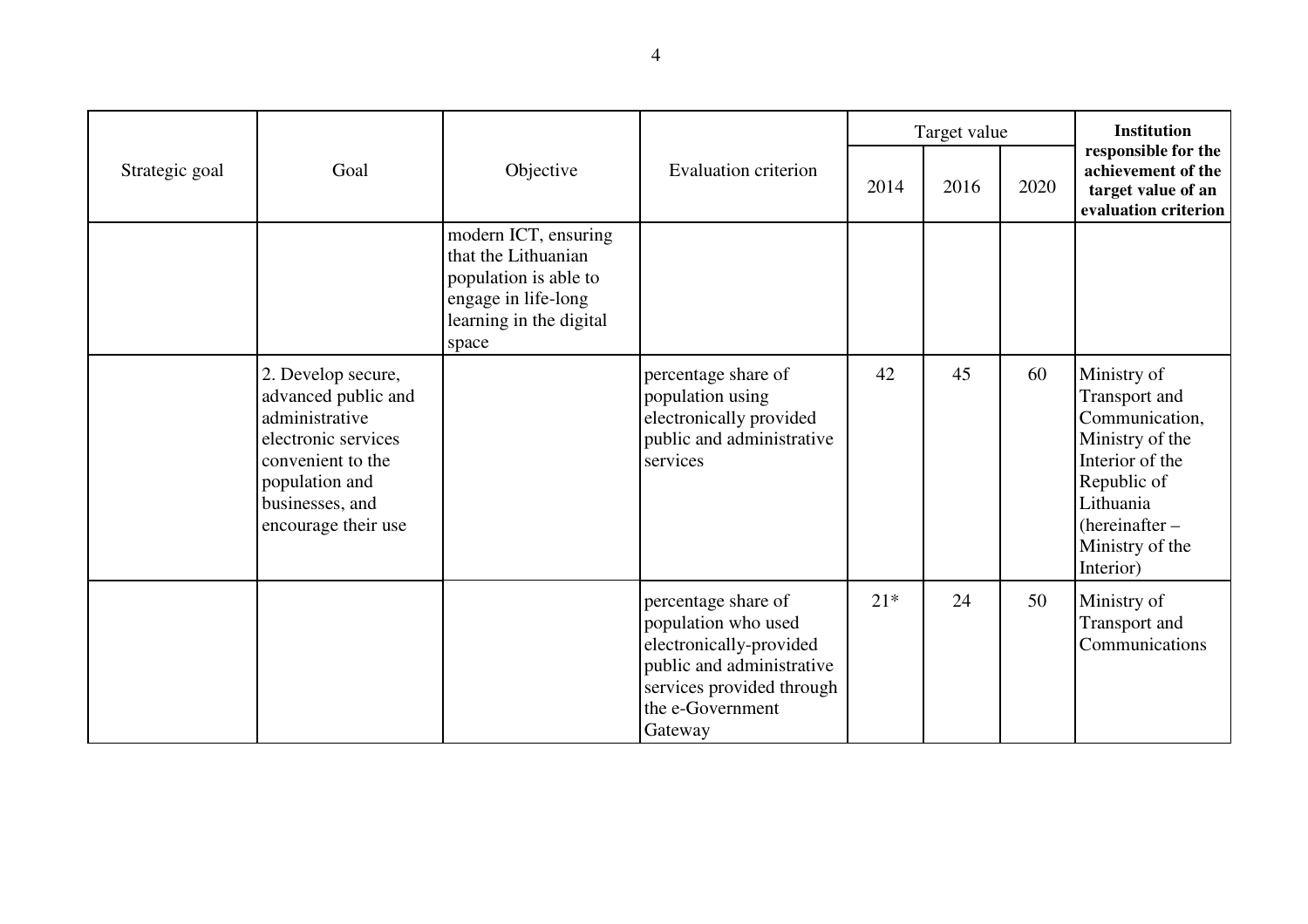|                | Goal |                                                                                                                                                  |                                                                                                                                               |       | Target value   |      | <b>Institution</b>                                                                                                                 |
|----------------|------|--------------------------------------------------------------------------------------------------------------------------------------------------|-----------------------------------------------------------------------------------------------------------------------------------------------|-------|----------------|------|------------------------------------------------------------------------------------------------------------------------------------|
| Strategic goal |      | Objective                                                                                                                                        | <b>Evaluation criterion</b>                                                                                                                   | 2014  | 2016           | 2020 | responsible for the<br>achievement of the<br>target value of an<br>evaluation criterion                                            |
|                |      | 2.1. To bring online as<br>many public and<br>administrative services<br>as possible, to improve<br>functionality of already<br>created services | percentage share of public<br>and administrative e-<br>services                                                                               |       |                | 50   | Ministry of the<br>Interior, all<br>ministries                                                                                     |
|                |      | 2.2. To create and<br>develop health-related e- health service users<br>services and ICT<br>products                                             | percentage share of e-                                                                                                                        | $14*$ | 16             | 50   | Ministry of Health<br>of the Republic of<br>Lithuania                                                                              |
|                |      | 2.3. To introduce ICT<br>solutions increasing<br>openness of public<br>governance processes<br>and encouraging closer<br>public involvement      | percentage share of<br>legislative proposals that<br>received<br>recommendations or<br>comments from the<br>population by electronic<br>means | $9*$  | $\overline{7}$ | 15   | Office of the<br>Seimas of the<br>Republic of<br>Lithuania                                                                         |
|                |      |                                                                                                                                                  | percentage share of<br>population involved in e-<br>democracy processes                                                                       | 11    | 18             | 25   | Ministry of<br>Transport and<br>Communications                                                                                     |
|                |      | 2.4. To develop e-<br>services and ICT<br>products for transport<br>and spatial data<br>management                                               | development of e-services<br>and ICT products for<br>handling transport and<br>special data (number)                                          | 17    | 42             | 45   | Ministry of<br>Transport and<br>Communication,<br><b>State Enterprise</b><br>Centre of<br>Registers, Ministry<br>of Agriculture of |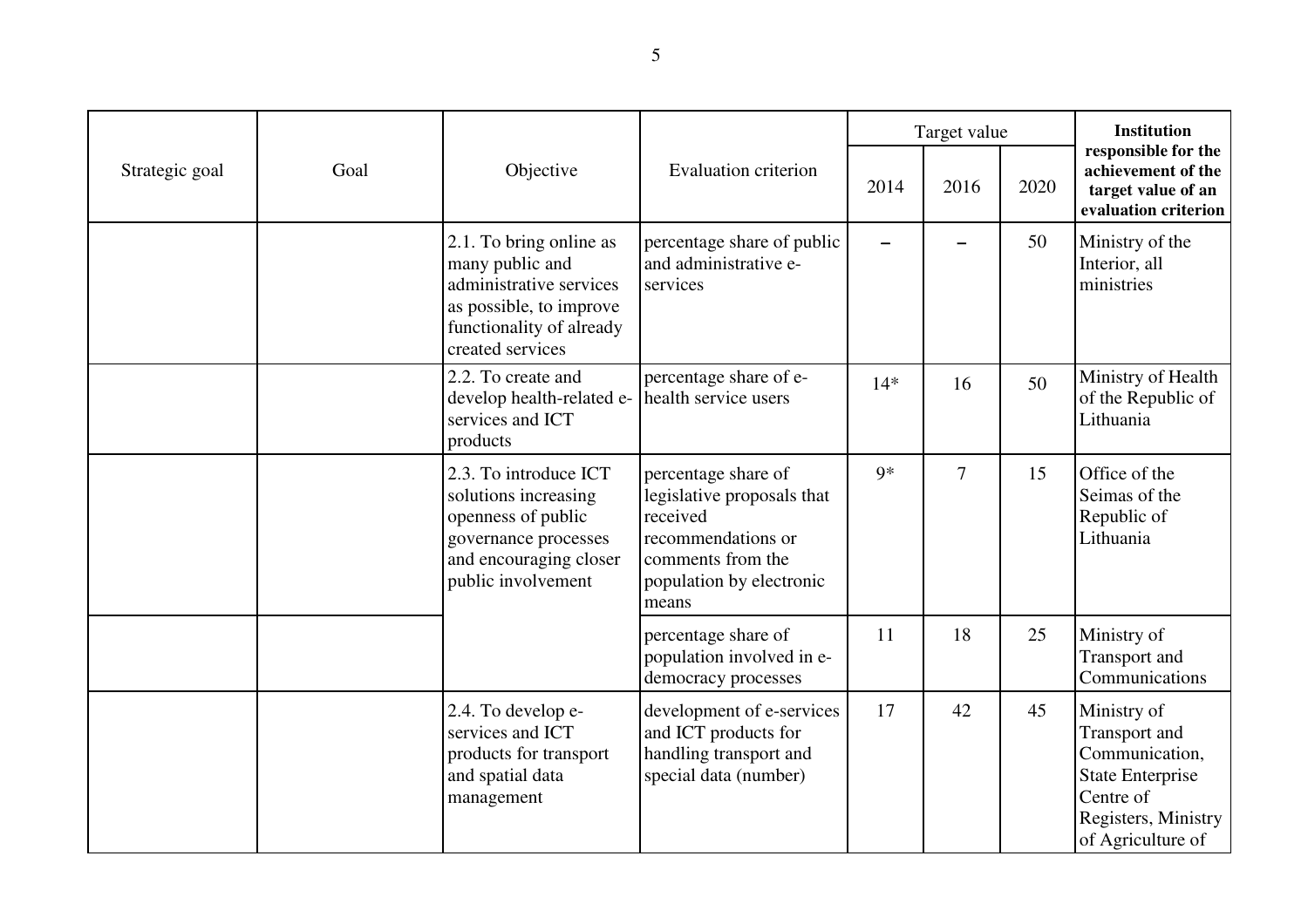|                |                                                                                                                                                                                                                                                                                    |                                                                                                 |                                                                                                       |                | Target value |      | <b>Institution</b>                                                                                                                                                 |
|----------------|------------------------------------------------------------------------------------------------------------------------------------------------------------------------------------------------------------------------------------------------------------------------------------|-------------------------------------------------------------------------------------------------|-------------------------------------------------------------------------------------------------------|----------------|--------------|------|--------------------------------------------------------------------------------------------------------------------------------------------------------------------|
| Strategic goal | Goal                                                                                                                                                                                                                                                                               | Objective                                                                                       | <b>Evaluation criterion</b>                                                                           | 2014           | 2016         | 2020 | responsible for the<br>achievement of the<br>target value of an<br>evaluation criterion                                                                            |
|                |                                                                                                                                                                                                                                                                                    |                                                                                                 |                                                                                                       |                |              |      | the Republic of<br>Lithuania<br>(hereinafter –<br>Ministry of<br>Agriculture),<br>Ministry of<br>Environment of the<br>Republic of<br>Lithuania                    |
|                | 3. To promote the<br>Lithuanian culture and<br>language through ICT<br>by creating publicly<br>and culturally relevant<br>digital content based<br>on Lithuanian written<br>and spoken language<br>interfaces, and by<br>developing digital<br>products and electronic<br>services |                                                                                                 | percentage share of<br>population using e-<br>services related to<br>Lithuania's cultural<br>heritage | $\overline{7}$ | 8            | 20   | Ministry of<br>Culture,<br>Information<br>Society<br>Development<br>Comittee under the<br>Ministry of<br>Transport and<br>Communication<br>(hereinafter –<br>IVPK) |
|                |                                                                                                                                                                                                                                                                                    |                                                                                                 | percentage share of<br>population using e-<br>services related to<br>Lithuanian language              | 17             | 19           | 25   | <b>State Commission</b><br>of the Lithuanian<br>Language                                                                                                           |
|                |                                                                                                                                                                                                                                                                                    | 3.1. To digitise the<br>Lithuanian cultural<br>heritage and use that as a heritage available at | Number of digitised<br>Lithuanian cultural                                                            | 119            | 163          | 205  | Ministry of<br>Culture, Ministry<br>of Education and                                                                                                               |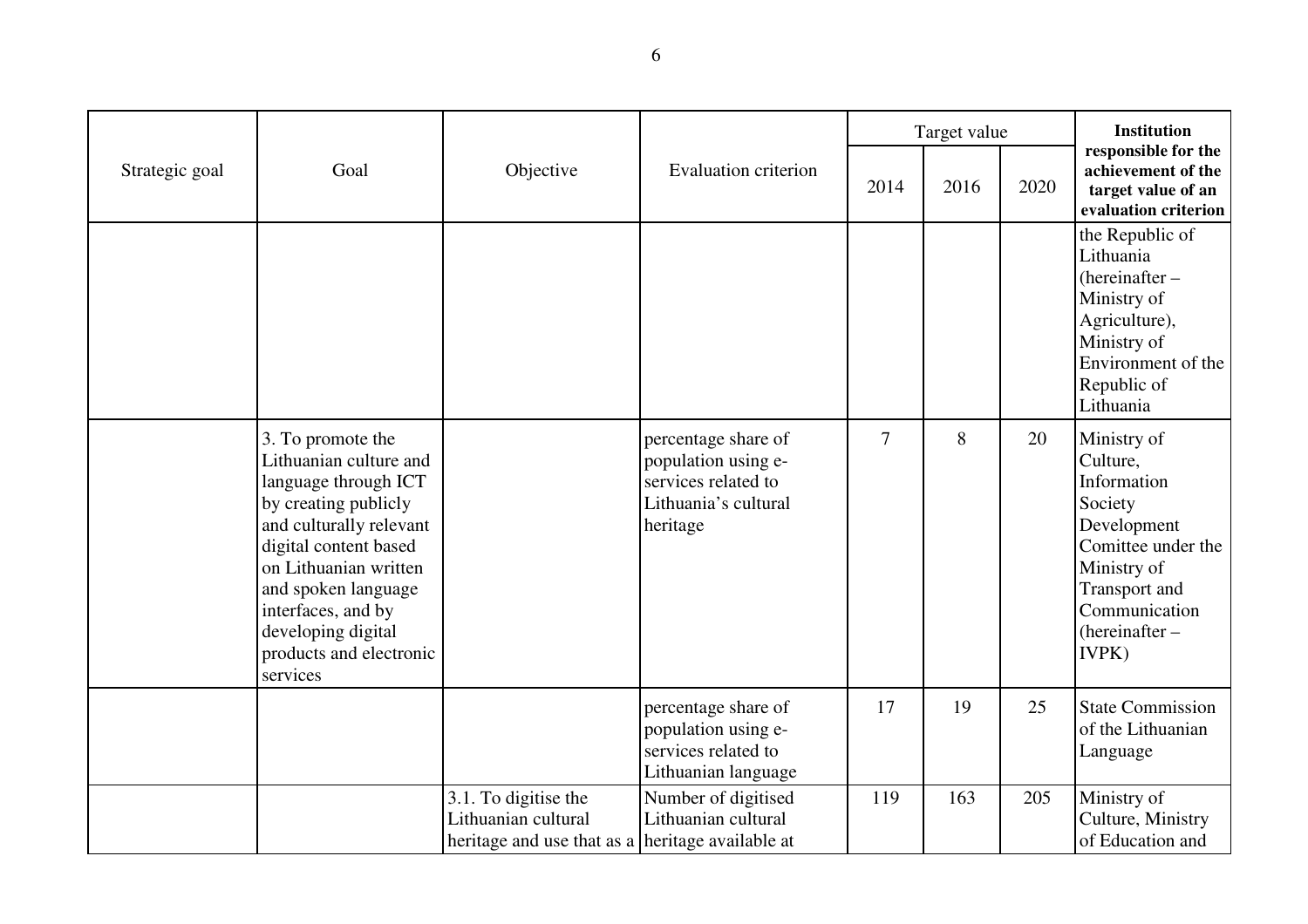|                |                                                                                           |                                                                                                                                                                                                                                                                        |                                                                                                                                             |      | Target value |      | <b>Institution</b>                                                                      |
|----------------|-------------------------------------------------------------------------------------------|------------------------------------------------------------------------------------------------------------------------------------------------------------------------------------------------------------------------------------------------------------------------|---------------------------------------------------------------------------------------------------------------------------------------------|------|--------------|------|-----------------------------------------------------------------------------------------|
| Strategic goal | Goal                                                                                      | Objective                                                                                                                                                                                                                                                              | <b>Evaluation criterion</b>                                                                                                                 | 2014 | 2016         | 2020 | responsible for the<br>achievement of the<br>target value of an<br>evaluation criterion |
|                |                                                                                           | basis to create publicly<br>accessible digital<br>products and electronic<br>services, with a view to<br>achieving long-time<br>preservation of digitised<br>Lithuanian cultural<br>heritage and their even<br>dissemination both in<br>Lithuania and the<br><b>EU</b> | Europe's digital library<br>Europeana (in thousands)                                                                                        |      |              |      | Science                                                                                 |
|                |                                                                                           | 3.2. To create and<br>develop publicly<br>accessible written and<br>spoken digital resources<br>of Lithuanian language,<br>and implement them in<br>the ICT and e-services                                                                                             | percentage share of<br>publicly accessible<br>written and spoken digital<br>resources and e-services<br>of Lithuanian language              | 49   | 59           | 66   | <b>State Commission</b><br>of the Lithuanian<br>Language                                |
|                |                                                                                           |                                                                                                                                                                                                                                                                        | integration of Lithuanian-<br>language solutions in<br>other public and<br>administrative e-services<br>(number of integrated<br>solutions) |      |              | 50   | <b>State Commission</b><br>of the Lithuanian<br>Language                                |
|                | 4. To make the data of<br>state and municipal<br>authorities and<br>agencies available to |                                                                                                                                                                                                                                                                        | percentage share of<br>companies using the<br>information of state and<br>municipal authorities and                                         | 36   | 38           | 66   | Ministry of<br>Transport and<br>Communication,<br>IVPK, Ministry of                     |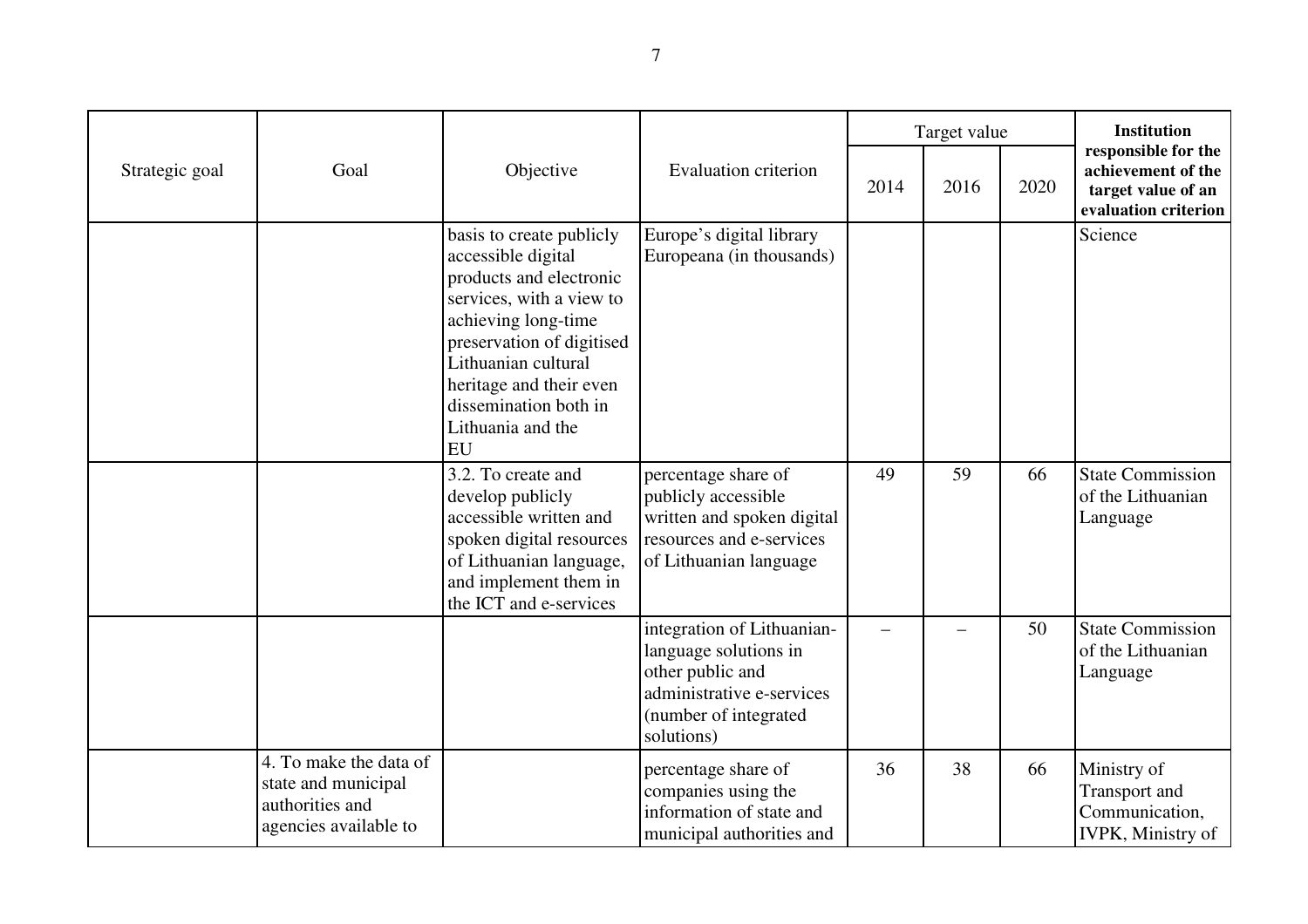|                |                                                                                                                                                                                                                                                                     |                                                                                                                                                                                                                                                                |                                                                                                                                |      | Target value   |      | <b>Institution</b>                                                                      |
|----------------|---------------------------------------------------------------------------------------------------------------------------------------------------------------------------------------------------------------------------------------------------------------------|----------------------------------------------------------------------------------------------------------------------------------------------------------------------------------------------------------------------------------------------------------------|--------------------------------------------------------------------------------------------------------------------------------|------|----------------|------|-----------------------------------------------------------------------------------------|
| Strategic goal | Goal                                                                                                                                                                                                                                                                | Objective                                                                                                                                                                                                                                                      | <b>Evaluation criterion</b>                                                                                                    | 2014 | 2016           | 2020 | responsible for the<br>achievement of the<br>target value of an<br>evaluation criterion |
|                | the public and<br>business, encourage the<br>use of such data for<br>innovative solutions<br>and e-service creation,<br>also create favourable<br>conditions for<br>businesses to<br>implement and use ICT<br>to improve their<br>efficiency and<br>competitiveness | 4.1. To create effective                                                                                                                                                                                                                                       | agencies (hereinafter -<br>agencies) in their<br>commercial activities<br>percentage increase in the                           |      | $\overline{0}$ | 20   | the Interior<br>Ministry of                                                             |
|                |                                                                                                                                                                                                                                                                     | and innovative solutions<br>ensuring the unified and<br>standardised provision<br>of the open data of state<br>and municipal<br>authorities and agencies,<br>unlimited access to the<br>data and possibility for<br>the public and<br>businesses to reuse them | amount of open data sets<br>of agencies as published<br>on the centralised portal                                              |      |                |      | Transport and<br>Communication,<br><b>IVPK</b>                                          |
|                |                                                                                                                                                                                                                                                                     | 4.2. To create<br>methodical, legal means<br>for opening the data of<br>state and municipal<br>authorities and agencies,<br>also create an effective                                                                                                           | amount of agency data<br>sets opened on level 3<br>maturity as compared to<br>the total amount of<br>opened data (the maturity |      | 13             | 40   | All ministries,<br><b>IVPK</b>                                                          |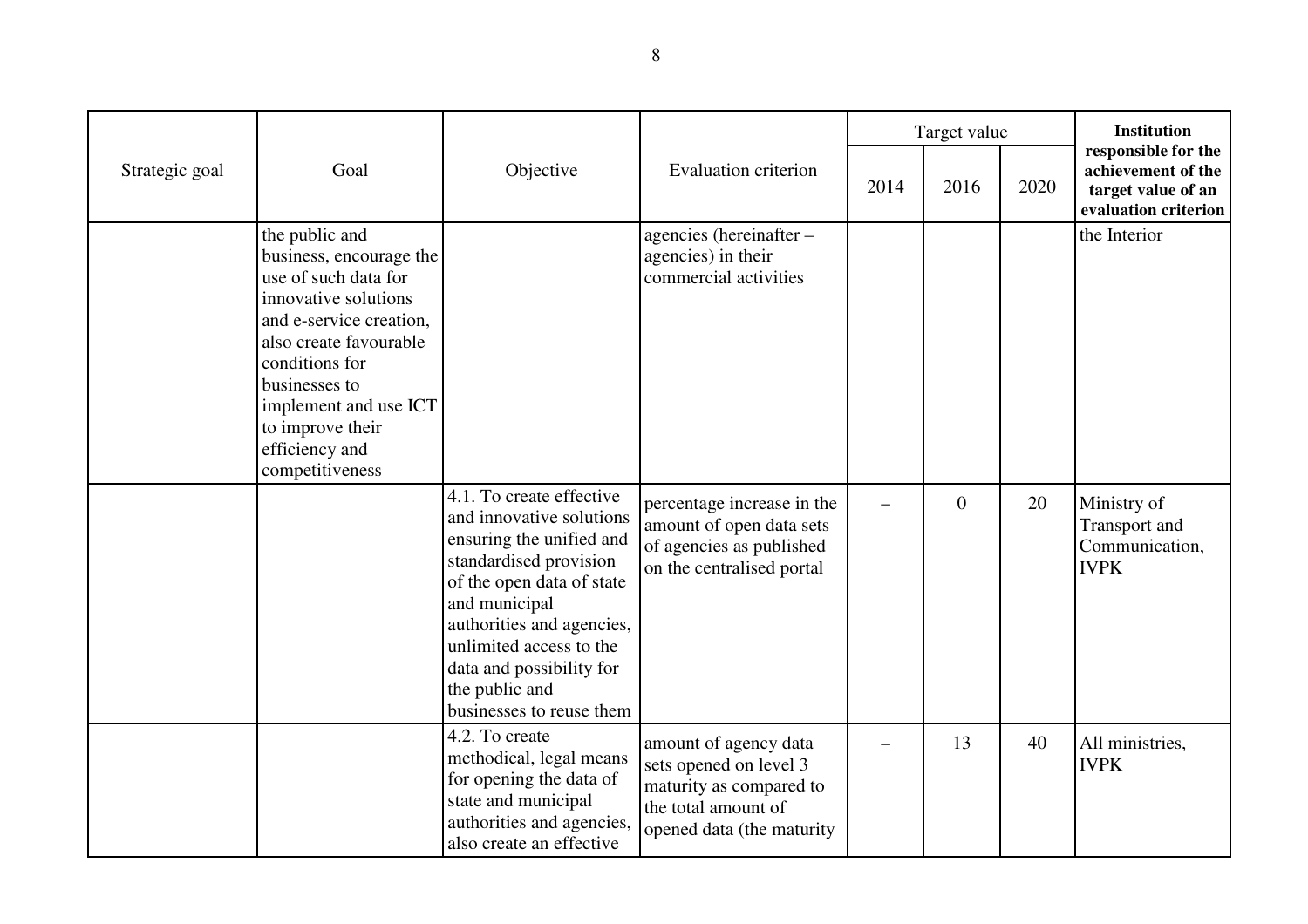|                | Objective<br>Goal |                                                                                                                                                                                                                                                              |                                                                                                                                |      | Target value | <b>Institution</b>                                                                      |                                                                                                          |
|----------------|-------------------|--------------------------------------------------------------------------------------------------------------------------------------------------------------------------------------------------------------------------------------------------------------|--------------------------------------------------------------------------------------------------------------------------------|------|--------------|-----------------------------------------------------------------------------------------|----------------------------------------------------------------------------------------------------------|
| Strategic goal |                   | <b>Evaluation criterion</b>                                                                                                                                                                                                                                  | 2014                                                                                                                           | 2016 | 2020         | responsible for the<br>achievement of the<br>target value of an<br>evaluation criterion |                                                                                                          |
|                |                   | management structure<br>for opening the data                                                                                                                                                                                                                 | of open data is according<br>to the Tim Berners-Lee<br>maturity levels)                                                        |      |              |                                                                                         |                                                                                                          |
|                |                   |                                                                                                                                                                                                                                                              | percentage share of<br>agencies that have<br>inventoried their data and<br>established a procedure<br>for making the data open |      | 5            | 90                                                                                      | All ministries                                                                                           |
|                |                   | 4.3. To increase<br>efficiency and<br>competitiveness of small companies that received<br>and medium-sized<br>companies by<br>encouraging them to<br>implement and use ICT                                                                                   | percentage increase in the<br>productivity of the<br>investment                                                                |      |              | 23                                                                                      | Ministry of<br>Economy of the<br>Republic of<br>Lithuania<br>$(hereinafter -$<br>Ministry of<br>Economy) |
|                |                   | 4.4. To improve legal,<br>organisational and<br>technical regulation of<br>information society<br>services by providing for<br>new business<br>opportunities and better<br>protection of the rights<br>of citizens and<br>businesses in the digital<br>space | percentage share of<br>population who<br>purchased/ordered goods<br>or services online                                         | 26   | 33           | 70                                                                                      | Ministry of<br>Transport and<br>Communications                                                           |
|                | 5. To ensure the  |                                                                                                                                                                                                                                                              | percentage share of                                                                                                            | 7    | 13           | 50                                                                                      | Ministry of                                                                                              |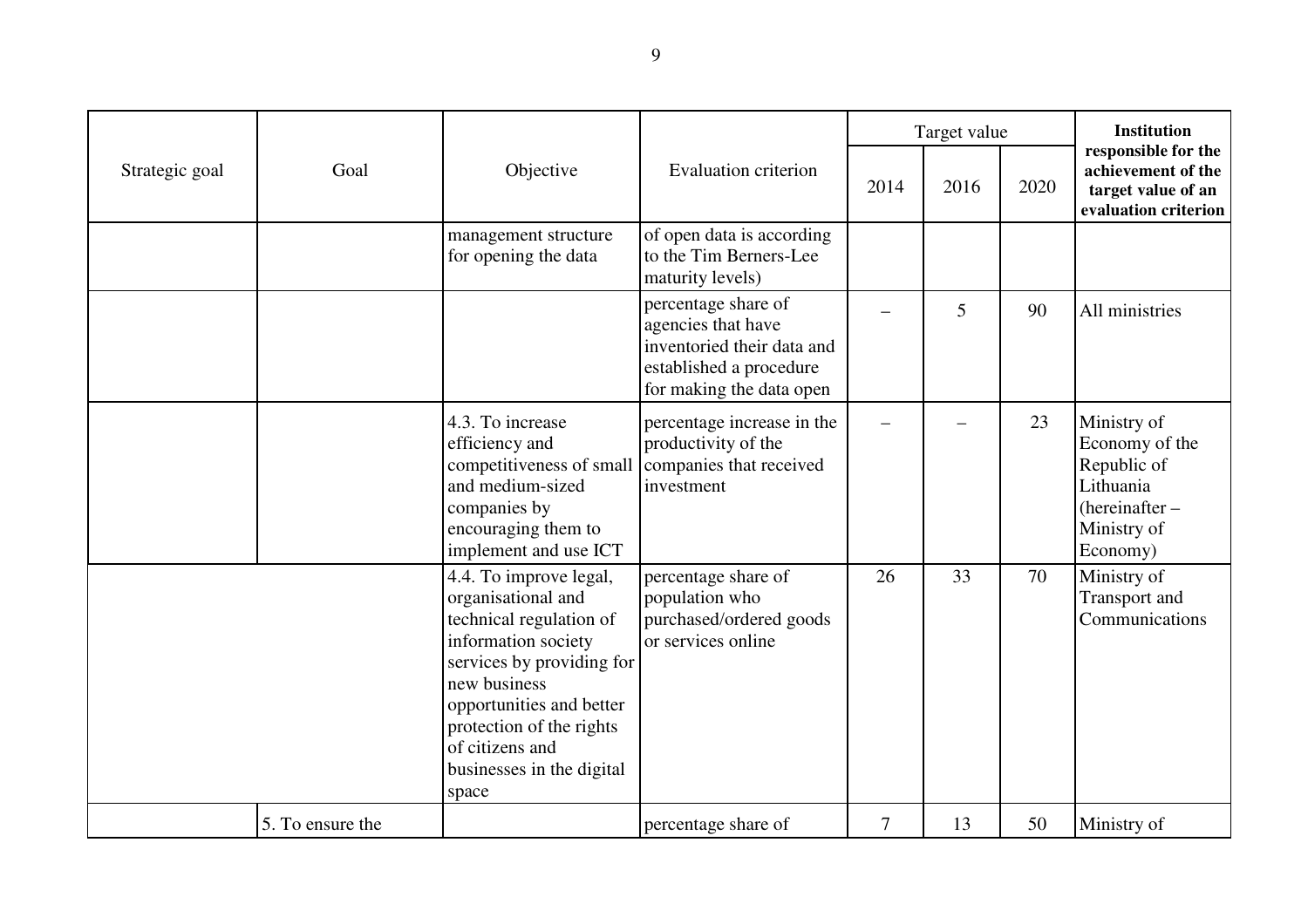|                |                                                                                                                                   |                                                                                                                                                                                                |                                                                                                                  |      | Target value |      | <b>Institution</b>                                                                                                                                                                               |
|----------------|-----------------------------------------------------------------------------------------------------------------------------------|------------------------------------------------------------------------------------------------------------------------------------------------------------------------------------------------|------------------------------------------------------------------------------------------------------------------|------|--------------|------|--------------------------------------------------------------------------------------------------------------------------------------------------------------------------------------------------|
| Strategic goal | Goal                                                                                                                              | Objective                                                                                                                                                                                      | <b>Evaluation criterion</b>                                                                                      | 2014 | 2016         | 2020 | responsible for the<br>achievement of the<br>target value of an<br>evaluation criterion                                                                                                          |
|                | development of<br>geographically uniform<br>high-speed broadband<br>infrastructure and<br>encourage the use of<br>online services |                                                                                                                                                                                                | households using 100<br>Mbps or faster broadband<br>connection                                                   |      |              |      | <b>Transport</b> and<br>Communications                                                                                                                                                           |
|                |                                                                                                                                   | 5.1. To develop the<br>broadband<br>communication<br>infrastructure in areas<br>where the market is<br>unable to provide such<br>an infrastructure and<br>electronic<br>communication services | Households within the<br>coverage area of 30 Mbps<br>or faster connection<br>(percentage of total<br>households) | 73   | 91           | 100  | Ministry of<br>Transport and<br>Communication,<br>Ministry of<br>Agriculture                                                                                                                     |
|                |                                                                                                                                   | 5.2. To encourage<br>competition in<br>broadband<br>communications market<br>and the use of broadband<br>services                                                                              | broadband Internet access<br>penetration (subscriptions)<br>per 100 population, in<br>percentage)                | 42   | 44           | 65   | Communications<br>Regulatory<br>Authority of the<br>Republic of<br>Lithuania<br>(hereinafter $-$<br>Communications<br>Regulatory<br>Authority),<br>Ministry of<br>Transport and<br>Communication |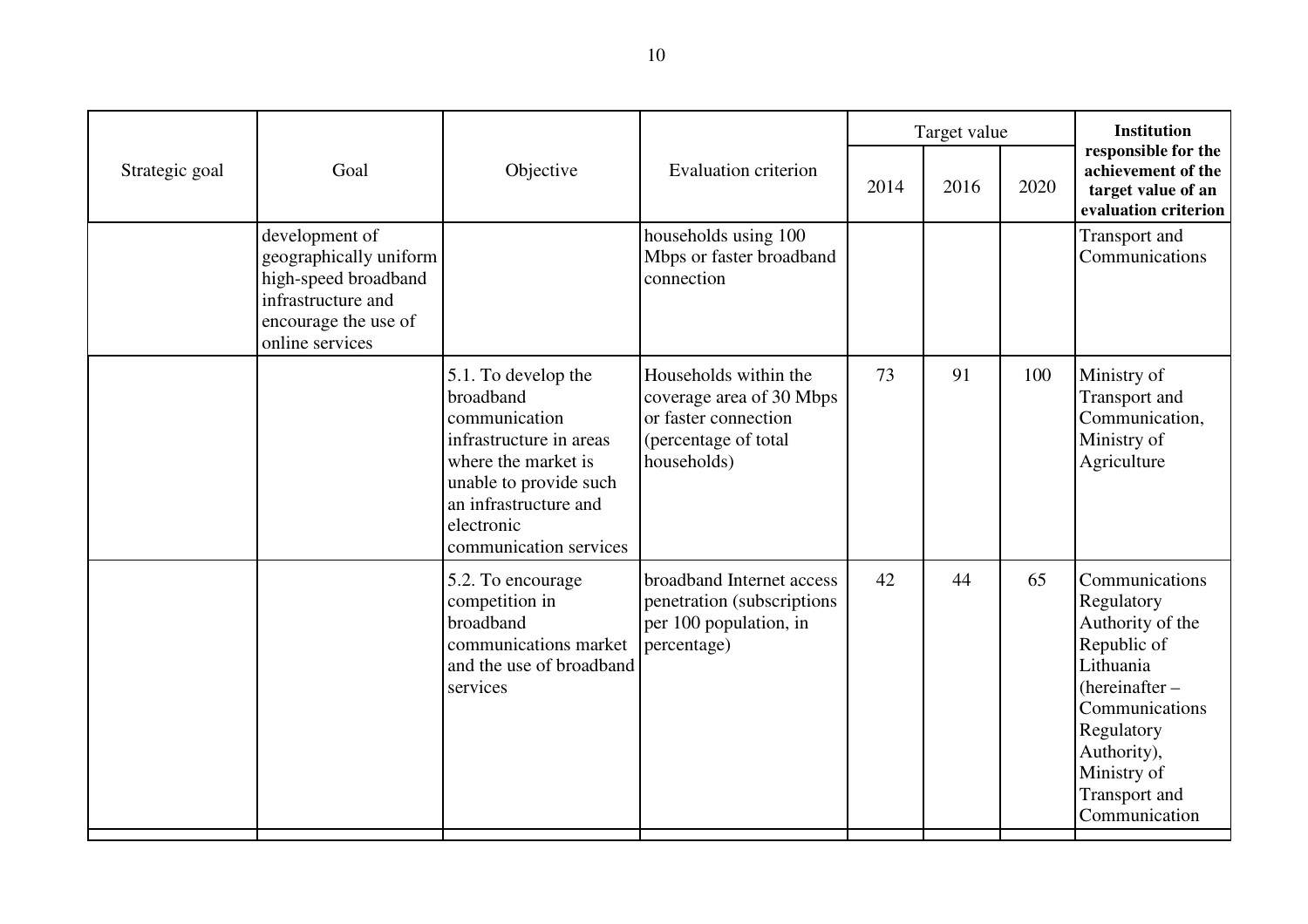|                |                                                                                                   |                                                                                                                                                      |                                                                                                                           |      | Target value |      | <b>Institution</b>                                                                                                              |
|----------------|---------------------------------------------------------------------------------------------------|------------------------------------------------------------------------------------------------------------------------------------------------------|---------------------------------------------------------------------------------------------------------------------------|------|--------------|------|---------------------------------------------------------------------------------------------------------------------------------|
| Strategic goal | Goal                                                                                              | Objective                                                                                                                                            | Evaluation criterion                                                                                                      | 2014 | 2016         | 2020 | responsible for the<br>achievement of the<br>target value of an<br>evaluation criterion                                         |
|                |                                                                                                   | 5.3. To upgrade and<br>develop the public<br>Internet access<br>infrastructure                                                                       | percentage share of public<br>Internet access points in<br>public libraries, with 30<br>Mbps or faster connection         | 38   | 36           | 95   | Ministry of<br>Culture, Martynas<br>Mažvydas National<br>Library of<br>Lithuania, Ministry<br>of Transport and<br>Communication |
|                | 6. To ensure the<br>development of secure,<br>reliable and<br>interoperable ICT<br>infrastructure |                                                                                                                                                      | percentage share of<br>population that trust the<br>security of electronic<br>communication with<br>public authorities    | 62   | 70           | 75   | All ministries and<br>other authorities<br>that manage and/or<br>administer registers<br>or state information<br>systems        |
|                |                                                                                                   | 6.1. To encourage<br>population to use<br>electronic identification<br>tools and services that<br>ensure the reliability of<br>electronic operations | number of valid qualified<br>e-signature certificates,<br>in thousands                                                    | 894  | 924          | 1066 | Ministry of the<br>Interior, Ministry<br>of Transport and<br>Communication,<br>Communications<br>Regulatory<br>Authority        |
|                |                                                                                                   |                                                                                                                                                      | percentage share of e-<br>documents (of all<br>documents) created and<br>received by public<br>administration authorities |      |              | 60   | All public<br>administration<br>authorities                                                                                     |
|                |                                                                                                   | 6.2. To ensure the<br>streamlining of ICT                                                                                                            | percentage share of state<br>and municipal authorities                                                                    | 23   | 52           | 60   | All ministries and<br>other authorities                                                                                         |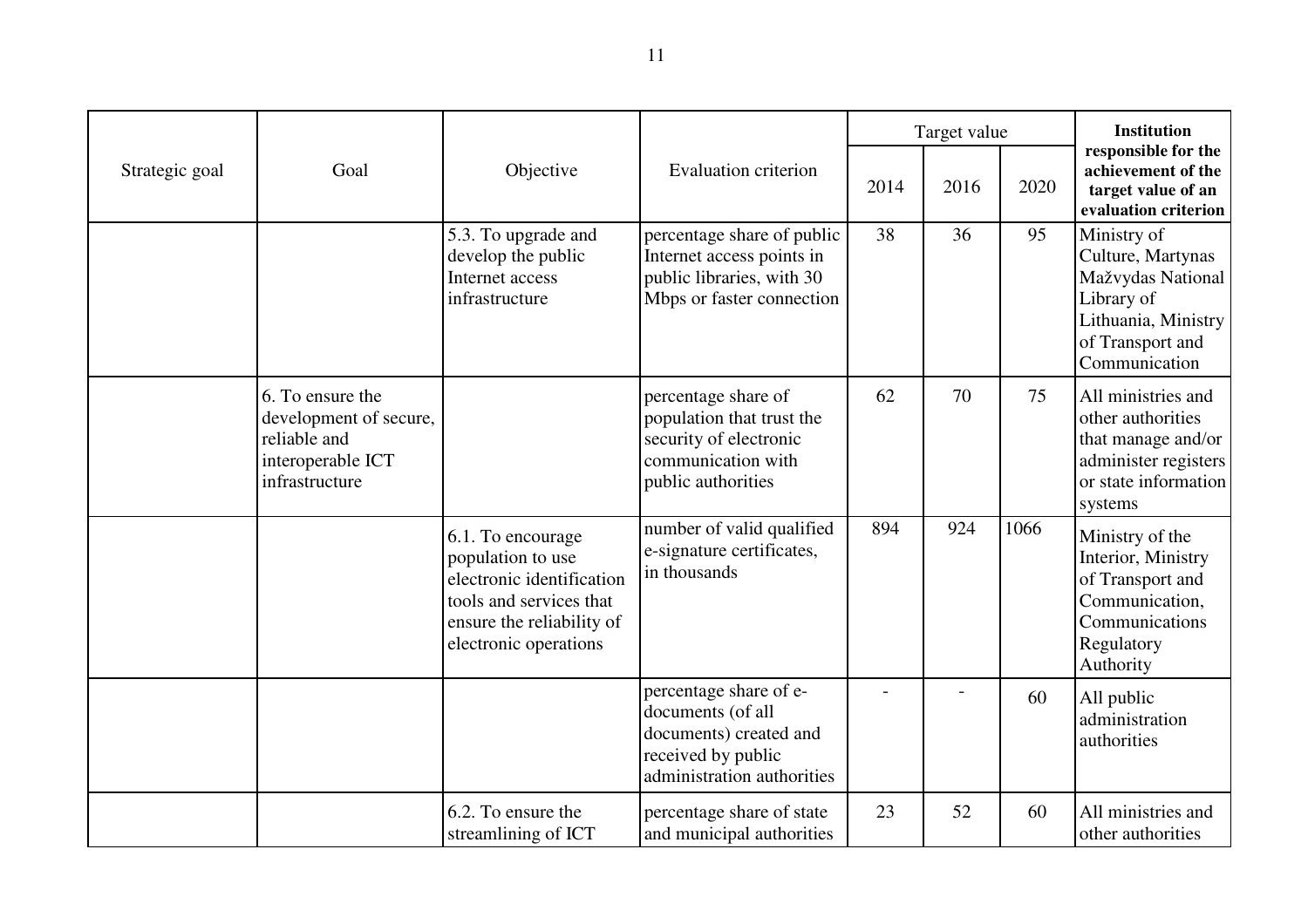|                |      |                                                                                                                                                             |                                                                                                                                                         |      | Target value |              | <b>Institution</b>                                                                                                              |
|----------------|------|-------------------------------------------------------------------------------------------------------------------------------------------------------------|---------------------------------------------------------------------------------------------------------------------------------------------------------|------|--------------|--------------|---------------------------------------------------------------------------------------------------------------------------------|
| Strategic goal | Goal | Objective                                                                                                                                                   | Evaluation criterion                                                                                                                                    | 2014 | 2016         | 2020         | responsible for the<br>achievement of the<br>target value of an<br>evaluation criterion                                         |
|                |      | infrastructure shared<br>among public<br>authorities, as well as<br>automatic interaction<br>and integrity of state<br>information systems and<br>registers | and agencies that use the<br>services of the<br><b>Interoperability Platform</b><br>for State Information<br>Resources                                  |      |              |              | that manage and/or<br>administer registers<br>or state information<br>systems                                                   |
|                |      |                                                                                                                                                             | percentage share of state<br>registers and information<br>systems with built-in<br>automatic interaction                                                | 89   | 70           | 95           | All ministries and<br>other authorities<br>that manage and/or<br>administer registers<br>or state information<br>systems        |
|                |      | 6.3. To ensure the<br>security of critical<br>information<br>infrastructure and the<br>state information<br>resources                                       | percentage share of the<br>critical information<br>infrastructure and state<br>information resources that<br>comply with cyber<br>security requirements |      |              | 60           | Ministry of<br><b>National Defence</b><br>of the Republic of<br>Lithuania<br>(hereinafter –<br>Ministry of<br>National Defence) |
|                |      |                                                                                                                                                             | created state-controlled<br>network of electronic<br>communications with<br>complex cyber security<br>measures                                          |      |              | $\mathbf{1}$ | Ministry of<br><b>National Defence</b>                                                                                          |

\* This value is for the year 2015.